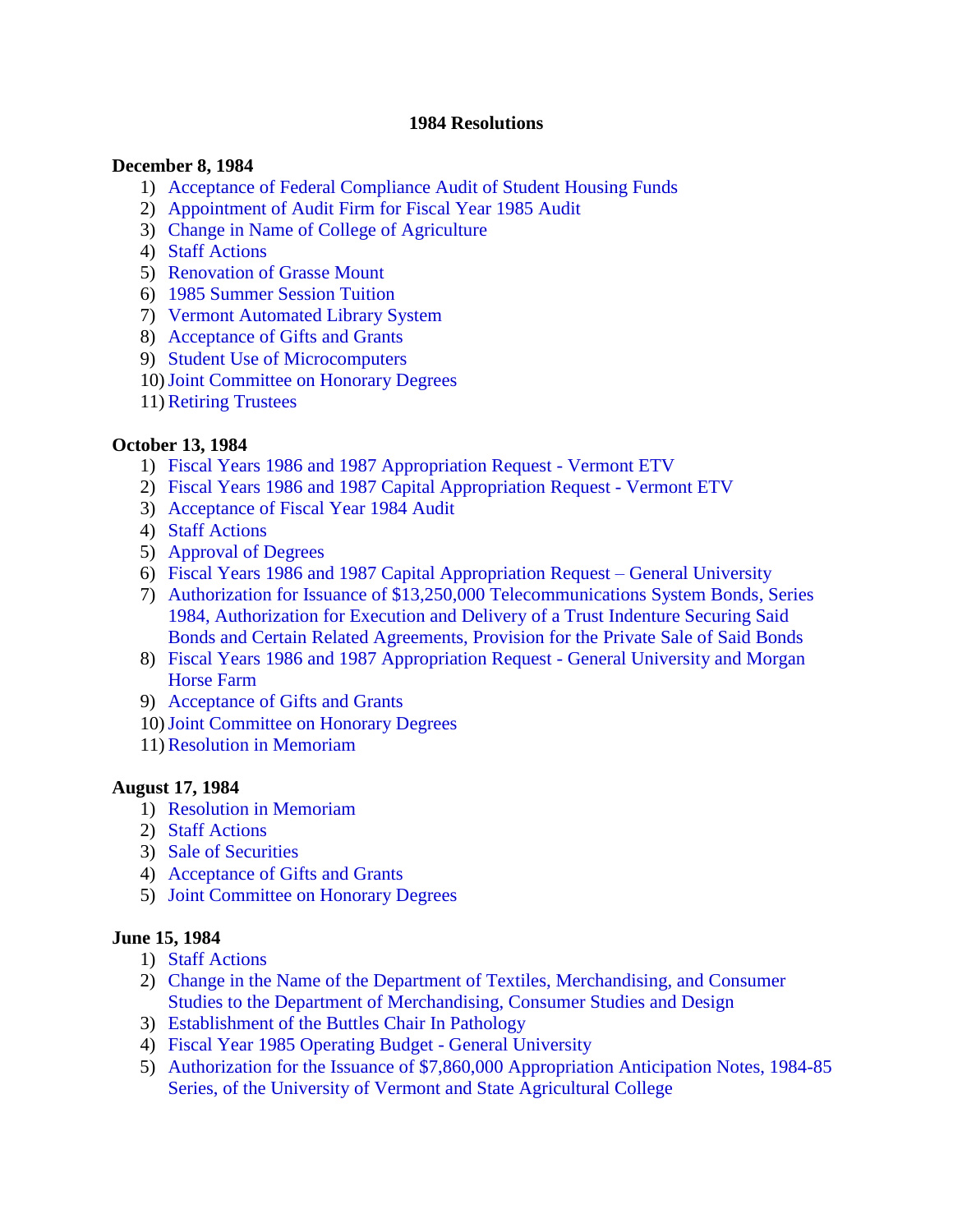- 6) Approval and Acceptance of a Proposal for the Purchase and Approval of the Sale and [Delivery of \\$7,860,000 University of Vermont and State Agricultural College](#page-11-0)  Appropriation Anticipation Notes, 1984-85 Series
- 7) [Acceptance of Gifts and Grants](#page-11-0)
- 8) [PBX System](#page-11-0)

# **May 5, 1984**

- 1) [Fiscal Year 1985 Operating Budget Vermont ETV](#page-13-0)
- 2) [Staff Actions](#page-13-0)
- 3) [Authorization for President to Award Degrees at Commencement](#page-13-0)
- 4) [Termination of A.S. Degree in Medical Technology](#page-13-0)
- 5) [Revision of Sections 222 and 400 of the Officers' Handbook](#page-13-0)
- 6) [Revision of Alumni Association Constitution](#page-13-0)
- 7) [Parking Fees and Traffic and Parking Fines for 1984-85](#page-13-0)
- 8) [Campus Center Project](#page-15-0)
- 9) [Approval of Fiscal Year 1985 Operating Budget Morgan Horse Farm](#page-15-0)
- 10)[Resolution Making Recommendation to the ad hoc Financial Planning Committee](#page-15-0)
- 11)[Budget Premises for Fiscal Year 1985 General University](#page-15-0)
- 12) [Tuition Rates for Fiscal Year 1985](#page-15-0)
- 13)[Changes in Fees for Fiscal Year 1985](#page-16-0)
- 14)[Room and Basic Meal Plan Rates for Fiscal Year 1985](#page-16-0)
- 15) [Increase in University Supplementary Pension Plan](#page-17-0)
- 16) [Acceptance of Gifts and Grants](#page-17-0)

# **March 3, 1984**

- 1) [Staff Actions](#page-18-0)
- 2) [Approval of Degrees](#page-18-0)
- 3) [Revision of Section 157.4 of the Officers' Handbook](#page-18-0)
- 4) [Revision of Section 242-262 of the Officers' Handbook](#page-18-0)
- 5) [Change in the Name of the Department of Mathematics to the Department of](#page-18-0) Mathematics and Statistics
- 6) [Proposal for the Degree of Master of Public Administration](#page-18-0)
- 7) [Sale of Land in Stamford, Vermont](#page-18-0)
- 8) [Sale of Land in Wilmington, Vermont](#page-19-0)
- 9) [Sale of Land in Fairfax, Vermont](#page-19-0)
- 10) [Agreement with Agency of Transportation](#page-19-0)
- 11) [Easement to New England Telephone Co.](#page-19-0)
- 12) [Agreement with Mt. Mansfield Television, Inc.](#page-20-0)
- 13)[Room and Meal Plan Rates for Fiscal Year 1985](#page-20-0)
- 14[\)Change in Advanced Tuition Payment](#page-20-0)
- 15) [Acceptance of Gifts and Grants](#page-20-0)
- 16[\)Joint Committee on Honorary Degrees](#page-20-0)

# **February 3, 1984**

- 1) [Private Branch Exchange Communications System](#page-22-0)
- 2) [Retiring Trustees](#page-22-0)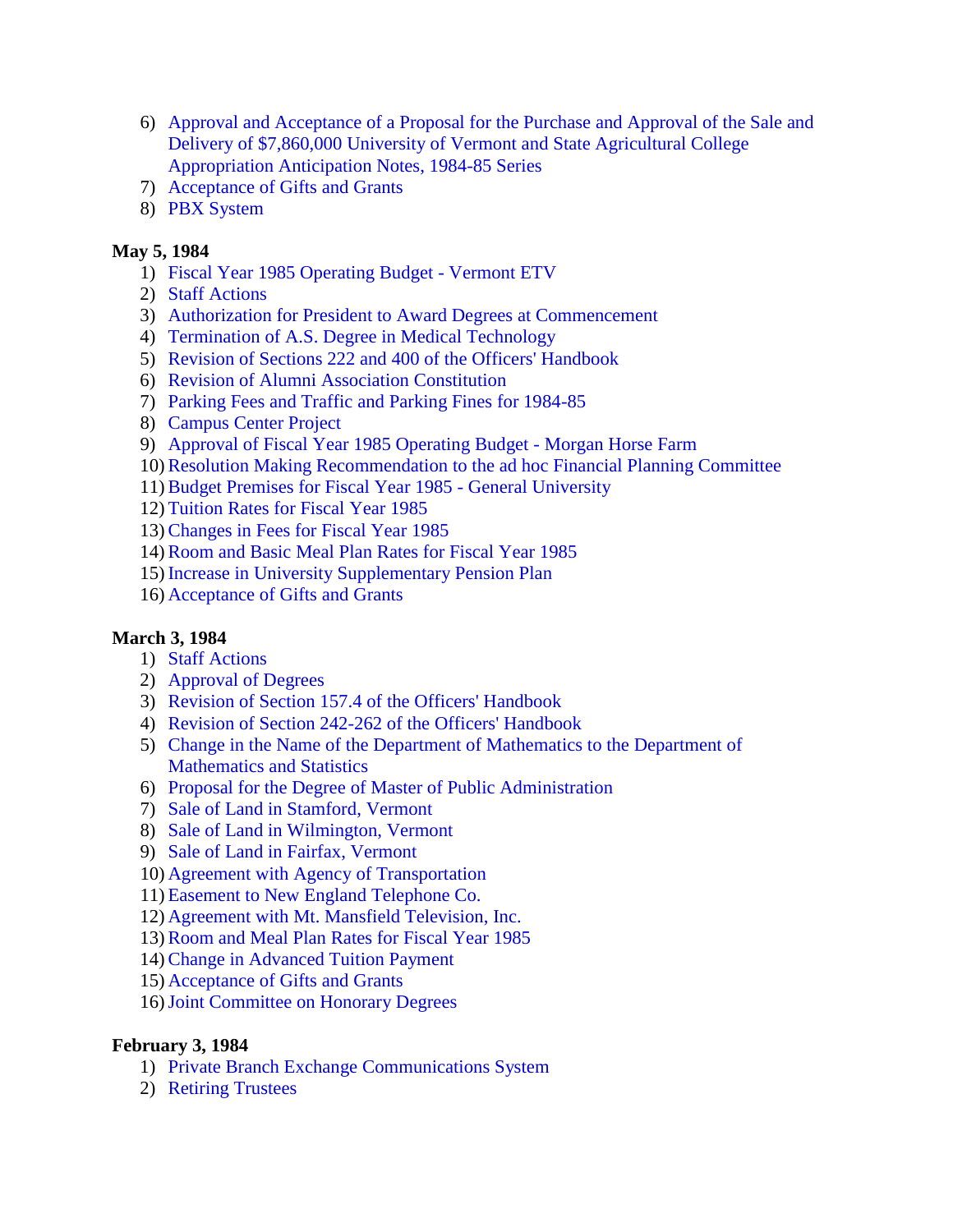## **December 8, 1984**

# <span id="page-2-0"></span>**AUDIT COMMITTEE**

#### **Acceptance of Federal Compliance Audit of Student Housing Funds**

WHEREAS, the books and accounts of certain grants and awards made to the University of Vermont and State Agricultural College Dormitory Projects VT CH-28 (D) as consolidated, the University of Vermont and State Agricultural College Married Student Housing Project VT CH-41 (D), the University of Vermont and State Agricultural College Jeanne Mance Dormitory Project VT CH-19 (H), and the University of Vermont and State Agricultural College Heat System Project VT CH-61 (D) have been audited on behalf of the United States Government by the accounting firm of Coopers and Lybrand, Certified Public Accountants, for the fiscal year ended June 30, 1984, and the reports of said audits are published in detail in accordance with audit and reporting procedures outlined by the United States Department of Housing and Urban Development;

BE IT RESOLVED, that the Board hereby accepts such audits which have been released to the New England Housing Management Division of the United States Government.

#### **Appointment of Audit Firm for Fiscal Year 1985 Audit**

RESOLVED, that the Board of Trustees enter into a contract with Coopers and Lybrand, Certified Public Accountants, One Post Office Square, Boston, Massachusetts, under the terms of their proposal dated April 9, 1984, to conduct the annual audit for the fiscal year ending June 30, 1985, for a fee not to exceed \$60,000, in keeping with the University's Bylaws and the Statutes of the State of Vermont.

#### **EDUCATIONAL POLICY COMMITTEE**

#### **Change in Name of College of Agriculture**

RESOLVED, that the Board of Trustees approves the change in the name of the College of Agriculture to the College of Agriculture and Life Sciences effective July 1, 1985.

#### **Staff Actions**

RESOLVED, that the Board of Trustees receives the list of staff actions and approves the leaves of absence noted on page 4 of the staff action list.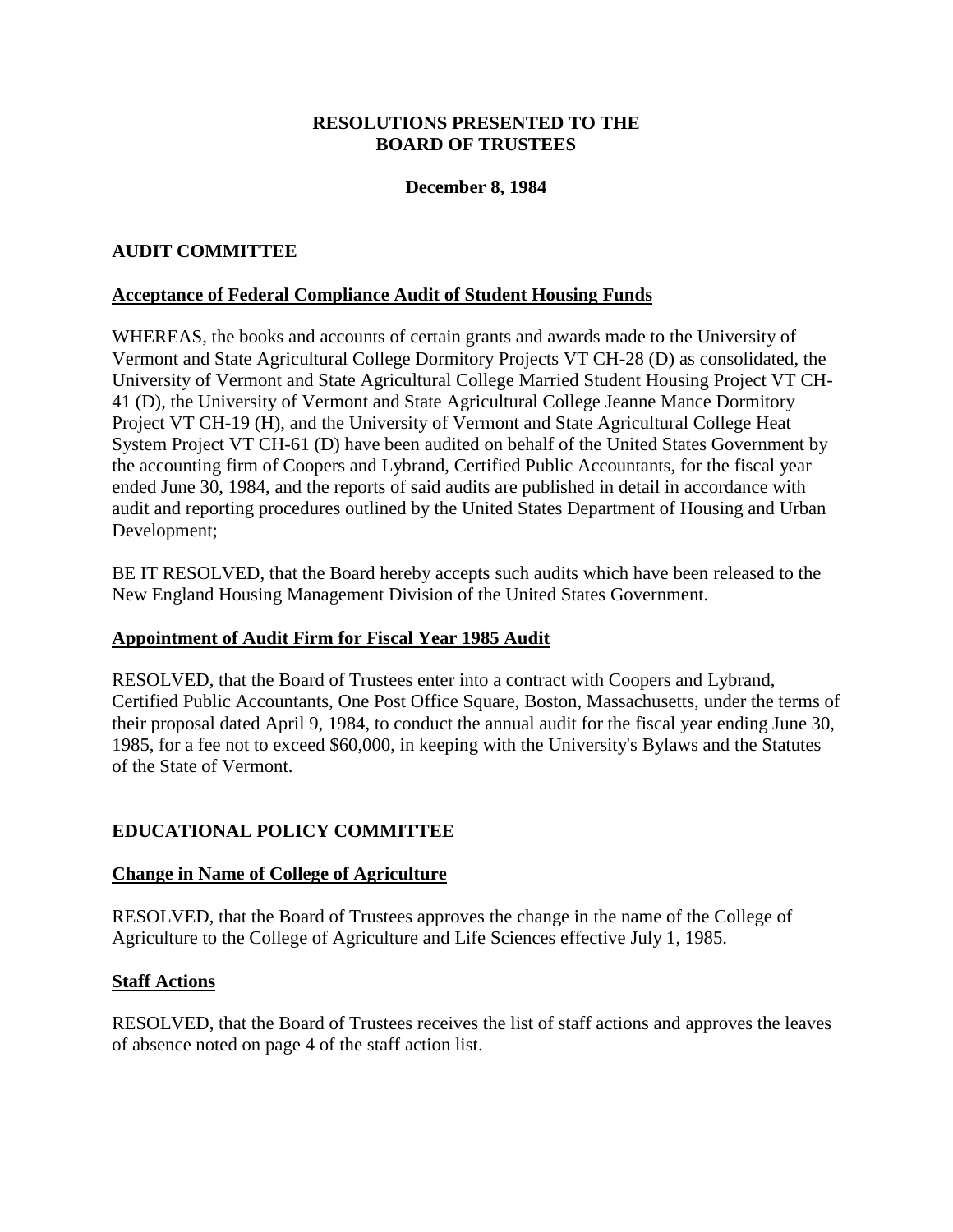# <span id="page-3-0"></span>**BUILDINGS AND GROUNDS COMMITTEE**

# **Renovation of Grasse Mount**

RESOLVED, that the Board of Trustees hereby authorizes the President or his designee to perform all and whatever acts he may deem appropriate and necessary for the proposed renovation and restoration of Grasse Mount. The total cost of the project shall not exceed \$700,000.

BE IT FURTHER RESOLVED, that the President or his designee is hereby authorized to borrow up to \$500,000 for that purpose at an interest rate not to exceed 10 percent for a maximum period of 10 years; and that the President or his designee is further authorized to execute any and all instruments necessary, proper, and desirable for that purpose and further that any officer of this corporation is hereby authorized to certify this resolution to whom it may concern.

# **FINANCE AND BUDGET COMMITTEE**

#### **1985 Summer Session Tuition**

RESOLVED, that the Board of Trustees hereby approves a tuition increase for the Summer Session from \$75 to \$80 per credit hour for in-state students and from \$130 to \$150 per credit hour for out-of-state students, the increases to become effective with the 1985 Summer Session.

#### **Vermont Automated Library System**

RESOLVED, that the Board of Trustees authorizes the President and/or his designee to enter into an agreement with Middlebury College and the State Department of Libraries for the development of a statewide library information network and authorizes the selection team to proceed with the next stage of negotiations.

#### **Acceptance of Gifts and Grants**

RESOLVED, that the Board of Trustees hereby accepts gifts in the amount of \$730,106.99 and grants in the amount of \$4,395,629.

#### **Student Use of Microcomputers**

RESOLVED, that effective September 1985 entering freshmen in the College of Engineering and Mathematics and in the School of Business Administration will be required to acquire microcomputers as part of their educational program; and

BE IT FURTHER RESOLVED, that the President and/or his designee is authorized to enter into a contract to acquire microcomputers for student use, the complete cost over four years for such individual student acquisition and maintenance is not to exceed a total of \$2,200.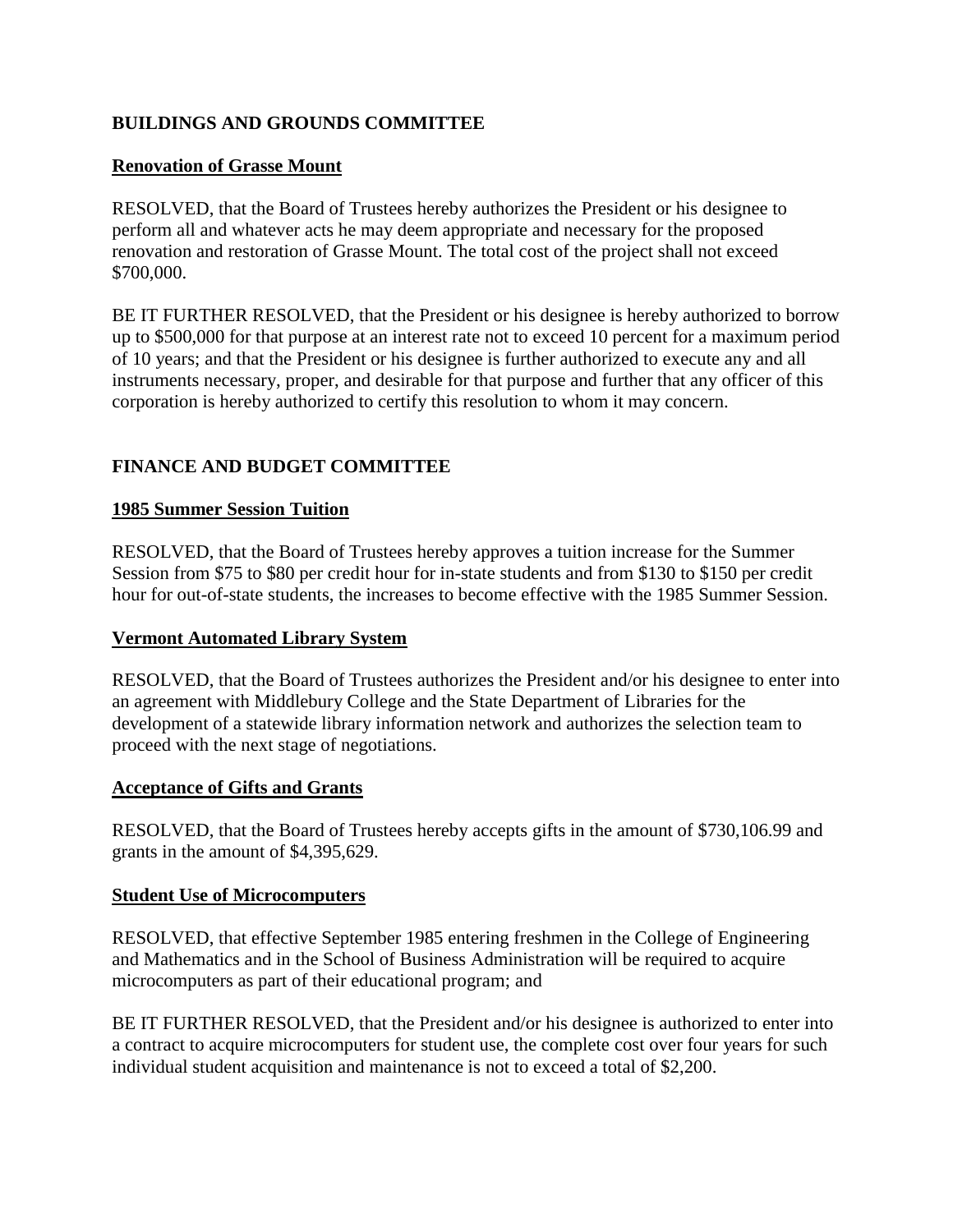# <span id="page-4-0"></span>**JOINT COMMITTEE ON HONORARY DEGREES**

RESOLVED, that the President be and hereby is authorized to offer and confer honorary degrees at the 1985 Commencement to those individuals recommended by the Joint Committee on Honorary Degrees.

# **FULL BOARD**

# **Retiring Trustees**

WHEREAS, Robert Porter Bliss, Thomas Wright McCargo, John Francis Murphy, Marion Wood Spencer, and Norman Edward Wright are nearing the completion of their terms as Trustees of the University of Vermont and State Agricultural College; and

WHEREAS, Robert Bliss has given six years of dedicated service culminating in a year of excellence as Chairman of the Board; and

WHEREAS, Thomas McCargo has brought to this Board a wisdom that belies his years; and

WHEREAS, John Murphy has voiced with vigor his concerns for this University's students and their families; and

WHEREAS, Marion Spencer has shared with her colleagues the benefits of her reflection and experience as a citizen of this state; and

WHEREAS, Norman Wright has made significant contributions to the governance of this University campus and of Vermont Educational Television;

THEREFORE, BE IT RESOLVED, that this Board of Trustees expresses its appreciation, its affection, and its best wishes to Bob Bliss, Tom McCargo, John Murphy, Marion Spencer, and Norm Wright.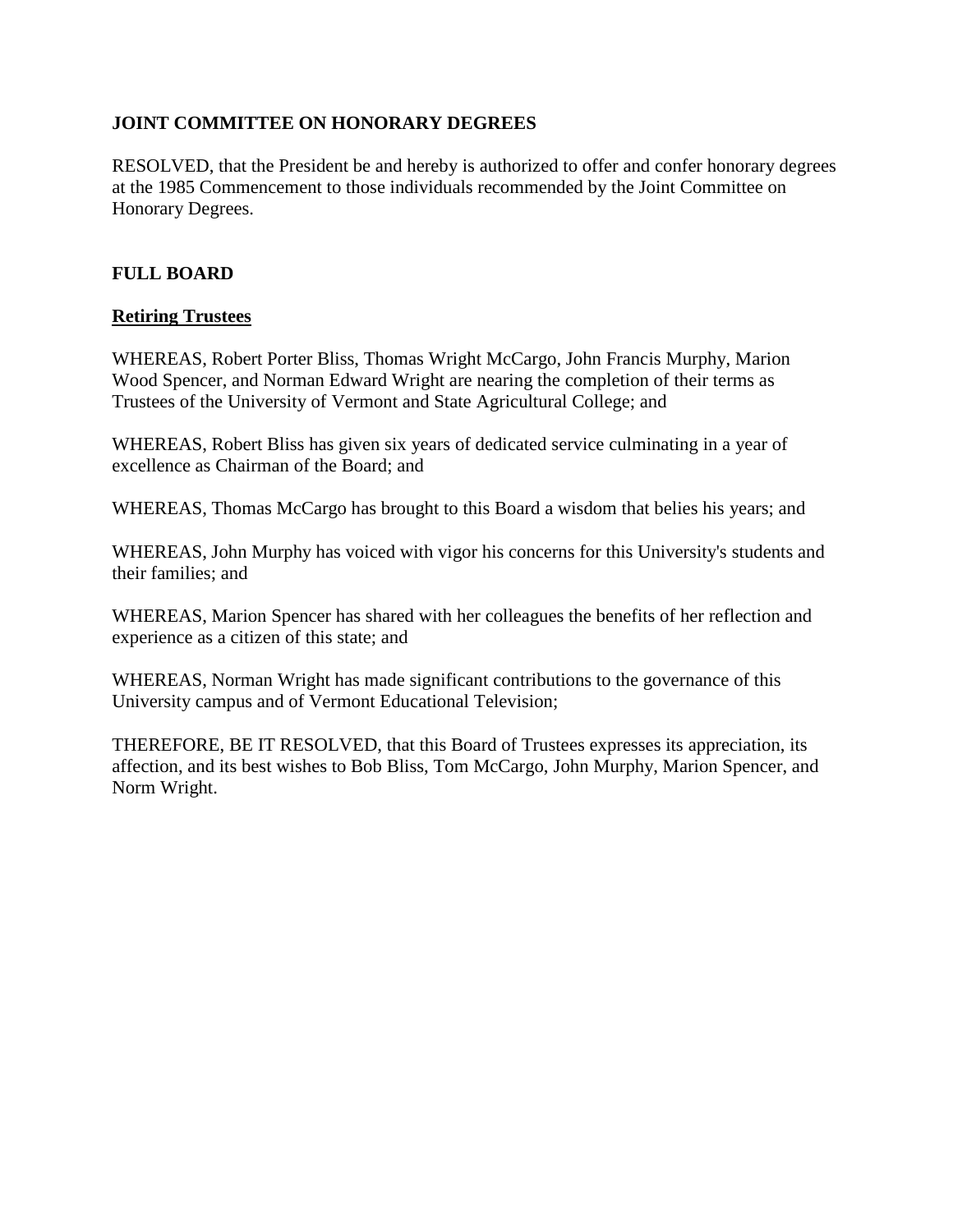## **October 13, 1984**

## <span id="page-5-0"></span>**GOVERNING BOARD OF VERMONT ETV**

## **Fiscal Years 1986 and 1987 Appropriation Request - Vermont ETV**

RESOLVED, that the President of the University and the General Manager of Vermont ETV be and hereby are empowered to request from the Governor and the Legislature of the State of Vermont an appropriation for general operations of Vermont ETV in the amount of \$1,073,520 in Fiscal Year 1986 and \$1,159,400 in Fiscal Year 1987.

#### **Fiscal Years 1986 and 1987 Capital Appropriation Request - Vermont ETV**

RESOLVED, that the President of the University and the General Manager of Vermont ETV be and hereby are empowered to request from the Governor and the Legislature of the State of Vermont a capital appropriation of \$600,000 for the purchase of videotape recorders and a production switcher during the fiscal 1986-87 biennium.

## **AUDIT COMMITTEE**

#### **Acceptance of Fiscal Year 1984 Audit**

WHEREAS, the books and accounts of the University of Vermont and State Agricultural College for the Fiscal Year ended June 30, 1984, have been audited by Coopers & Lybrand, Certified Public Accountants, under the supervision of the Auditor of Accounts, State of Vermont, and the report of such audit published in detail in accordance with 16, V. S. A., Section 2281 (a);

BE IT RESOLVED, that in accordance with authorization contained in the Bylaws, the Board hereby accepts such audit in lieu of the annual audit, and that the same be considered as the report of the Audit Committee.

# **EDUCATIONAL POLICY COMMITTEE**

#### **Staff Actions**

- 1) RESOLVED, that the Board of Trustees receives the li.st of staff actions and approves the leaves of absence noted on pages 6 and 7 of the staff action list.
- 2) RESOLVED, that in accordance with Section 222.11 of the Officers' Handbook, the Board of Trustees approves the appointment of Jo Anne Murad as Lecturer in the Department of Romance Languages.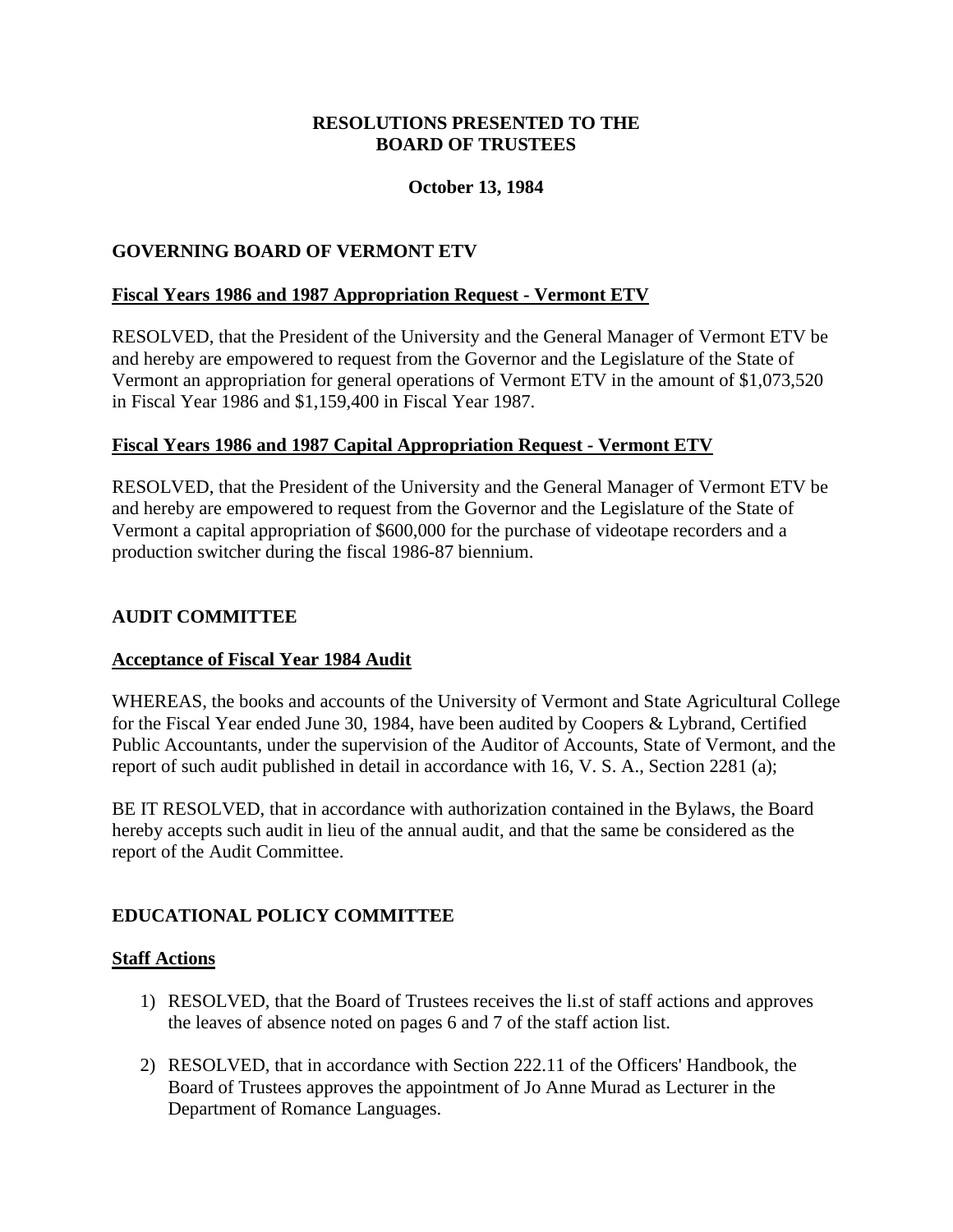## **Approval of Degrees**

- 1) RESOLVED, that the Board of Trustees approves the awarding of degrees to those students who have completed degree requirements and who have been recommended by their respective deans or directors and approved by the Faculty Senate.
- 2) RESOLVED, that the Board of Trustees approves the amendment of the October 1, 1983, list of degrees to include the names of Wendy Ann Foley and Allen Llewellyn Davies for the award of the Bachelor of Arts degree from the College of Arts and Sciences.

# **BUILDINGS AND GROUNDS COMMITTEE**

## **Fiscal Years 1986 and 1987 Capital Appropriation Request - General University**

RESOLVED, that the President be and hereby is authorized to request from the Governor and Legislature of the State of Vermont \$3,000,000 for Fiscal Year 1986 and \$3,500,000 for Fiscal Year 1987 for the following capital expenditures:

## **Fiscal Year 1986 (Priority Order)**

| 1. Renovation of Votey and A/E Planning for<br><b>Addition for Engineering and Business</b>                                                   | \$1,500,000 |
|-----------------------------------------------------------------------------------------------------------------------------------------------|-------------|
| <b>Energy Conservation</b><br>2.<br>Cogeneration<br>Upgrade of Energy Management and Control<br>System                                        | 300,000     |
| 3. Risk Management, Safety, Architectural<br><b>Barrier Control</b><br><b>Upgrade: 322 South Prospect Street</b><br>147 South Williams Street | 500,000     |
| 4. Hills Agricultural Building Renovation<br>Utility Upgrade and/or Replacement                                                               | 500,000     |
| 5. University Farm<br>Roof<br>Electrical<br>Life Safety                                                                                       | 200,000     |
| <b>Total Fiscal Year 1986</b>                                                                                                                 | \$3,000,000 |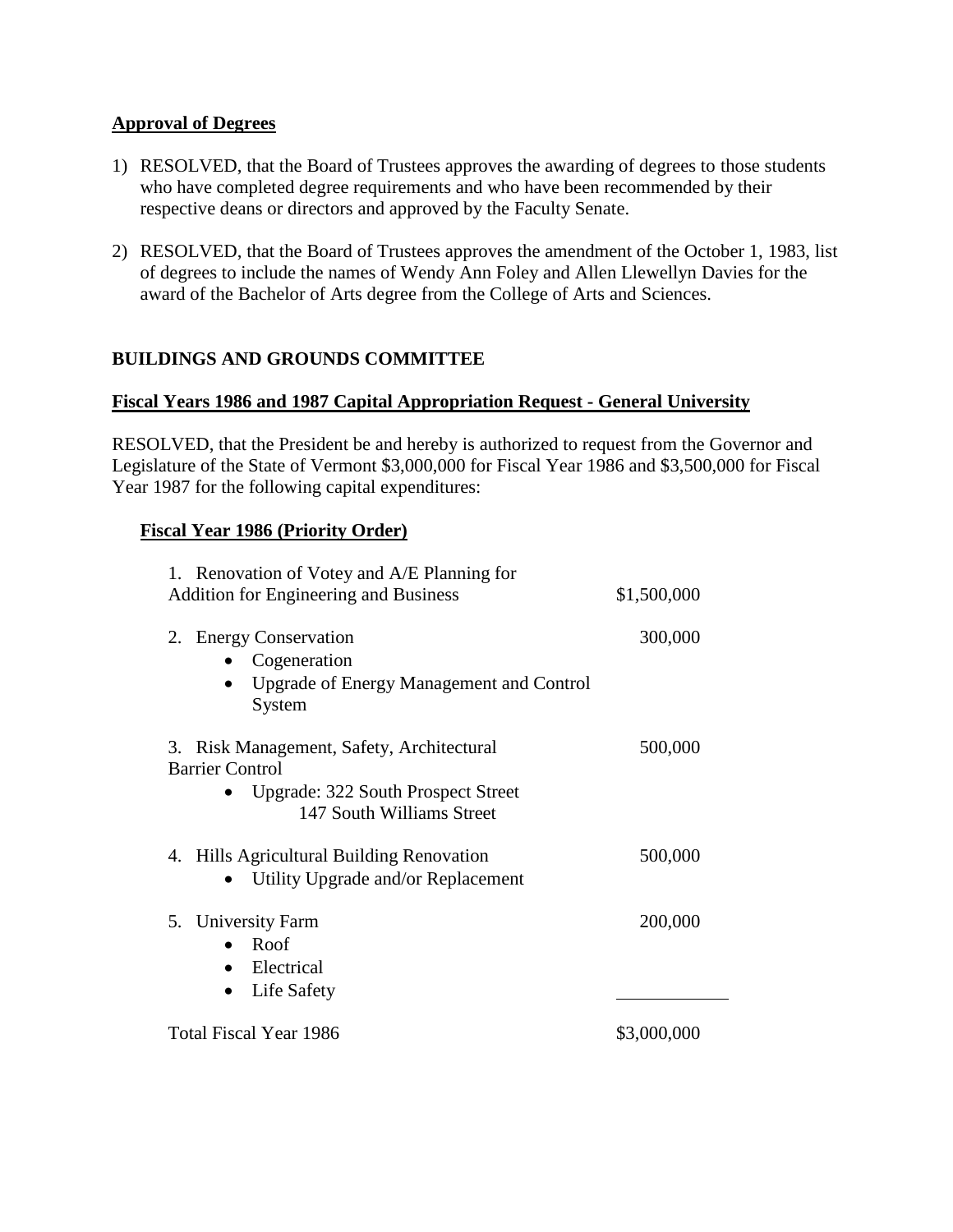# <span id="page-7-0"></span>**Fiscal Year 1987 (Priority Order)**

| 1. New Facility for Engineering and Business                                                                                                                          | \$2,000,000 |
|-----------------------------------------------------------------------------------------------------------------------------------------------------------------------|-------------|
| 2. Waterman Renovation<br>Electrical, HVAC<br><b>Student Services Center</b><br>Archives<br>$\bullet$                                                                 | 1,000,000   |
| 3. Risk Management, Safety, Architectural<br><b>Barrier Control</b><br>Upgrade: 86 South Williams Street<br>$\bullet$<br>178 South Prospect Street<br>589 Main Street | 500,000     |
| Total Fiscal Year 1987                                                                                                                                                | \$3,500,000 |
| <b>Grand Total Biennium</b>                                                                                                                                           | \$6,500,000 |

# **FINANCE AND BUDGET COMMITTEE**

## **Authorization for Issuance of \$13,250,000 Telecommunications System Bonds, Series 1984, Authorization for Execution and Delivery of a Trust Indenture Securing Said Bonds and Certain Related Agreements, Provision for the Private Sale of Said Bonds**

(Refer to Appendix A of the October 13, 1984 Meeting Minutes)

## **Fiscal Years 1986 and 1987 Appropriation Request - General University and Morgan Horse Farm**

RESOLVED, that the President be and hereby is authorized to request from the Governor and the Legislature of the State of Vermont an appropriation for general operations of the University of Vermont and State Agricultural College in the amount of \$23,150,000 for Fiscal Year 1986 and \$25,000,000 for Fiscal Year 1987.

BE IT FURTHER RESOLVED, that the President be and hereby is authorized to request an appropriation for general operations of the Morgan Horse Farm in the amount of \$10,800 for Fiscal Year 1986 and \$11,660 for Fiscal Year 1987.

#### **Acceptance of Gifts and Grants**

RESOLVED, that the Board of Trustees hereby accepts gifts in the amount of \$1,843,241.30 and grants in the amount of \$4,097,332.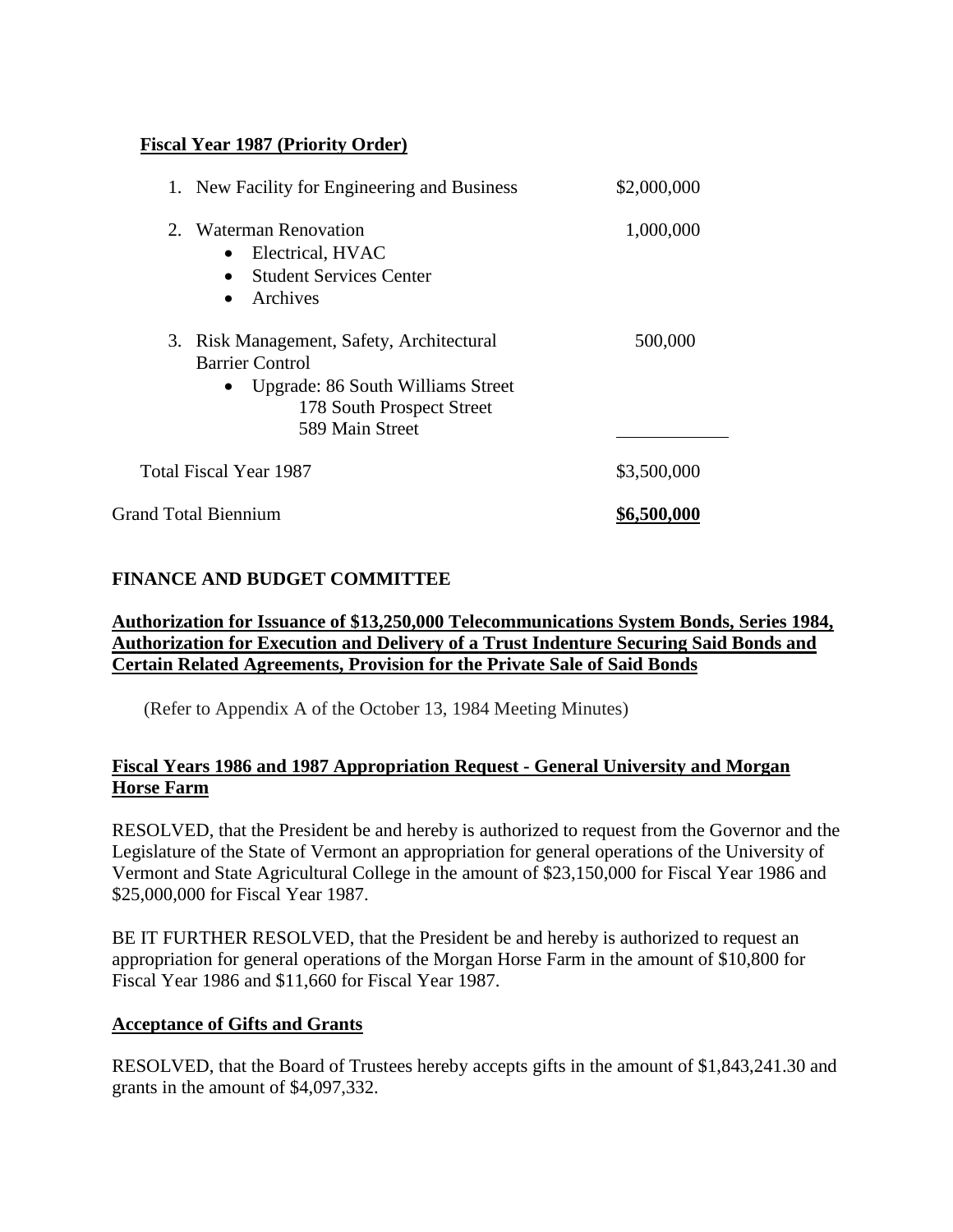# <span id="page-8-0"></span>**JOINT COMMITTEE ON HONORARY DEGREES**

RESOLVED, that the President be and hereby is authorized to offer and confer honorary degrees at the 1985 Commencement to those individuals recommended by the Joint Committee on Honorary Degrees.

# **FULL BOARD**

# **Resolution in Memoriam**

WHEREAS, Lyman S. Rowell has been part of the University of Vermont for more than six decades, as student, alumnus, professor, dean, vice president, and President; and

WHEREAS, he brought an insightful mind and a gentle nature to each task that he performed on behalf of his University; and

WHEREAS, he guided this University as its President through a turbulent time in American higher education with all the wisdom, warmth, and dignity that was so long a part of him; and

WHEREAS, he is fondly remembered by his friends and colleagues throughout this University;

THEREFORE, BE IT RESOLVED, that the Trustees of the University of Vermont and State Agricultural College honor the memory of Lyman s. Rowell and extend to his wife, Mae, and his daughter, Marjorie, their deepest sympathy at his passing from this life.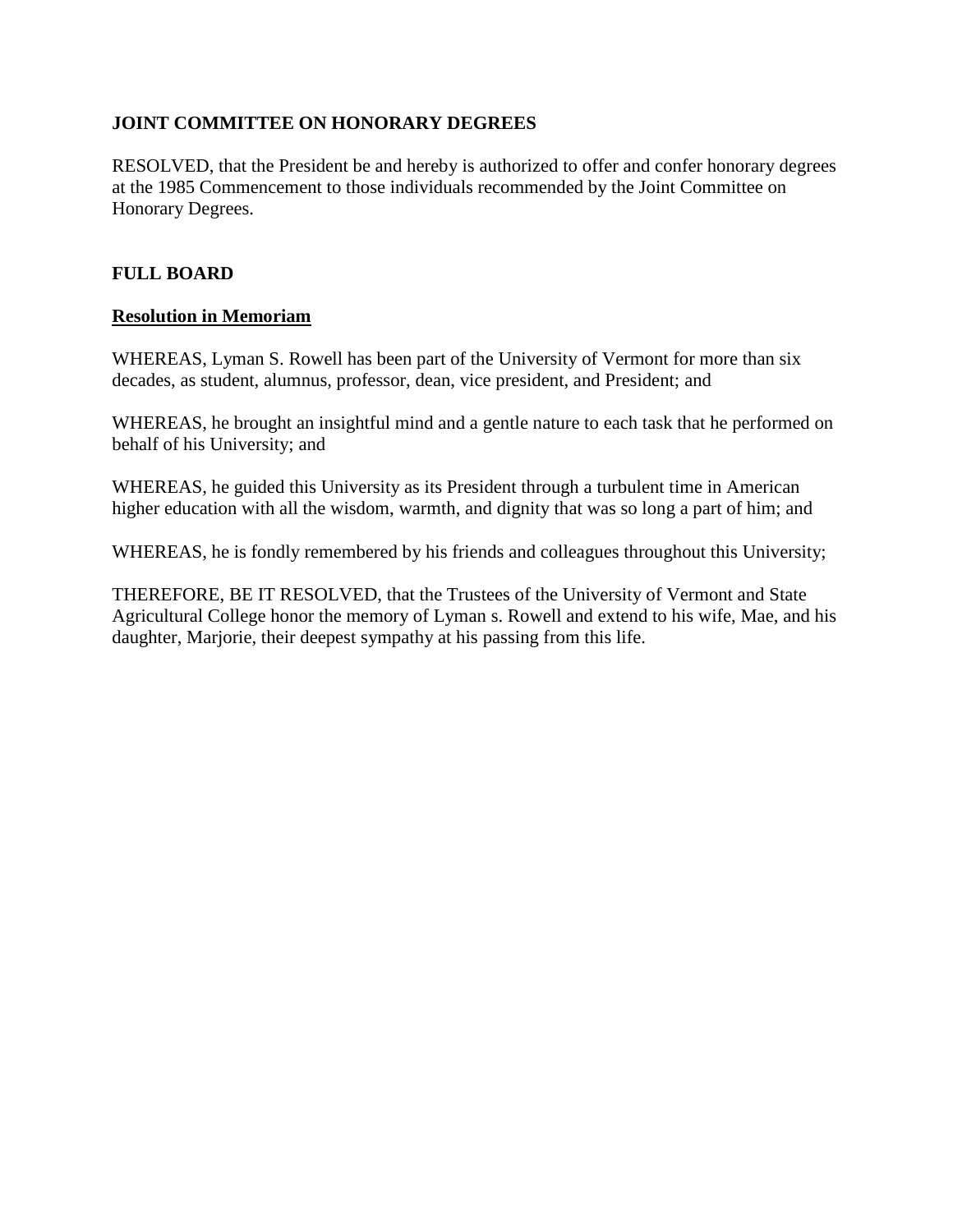## **August 17, 1984**

#### <span id="page-9-0"></span>**Resolution in Memoriam**

WHERAS, Richard E. Bjork has significantly improved the stature and stability of the Vermont State Colleges during his term as Chancellor; and

WHERAS, his untimely death has shortened that good work;

THEREFORE, BE IT RESOLVED, that the Board of Trustees of the University of Vermont and State Agricultural College recognizes and praises his very considerable administrative accomplishments and contribution to higher education in the State of Vermont;

AND, BE IT FUTHER RESOLED, that this Board extends to the Board of Trustees of the Vermont State Colleges and to the family of Richard E. Bjork its condolences at the loss of this outstanding individual.

# **EDUCATIONAL POLICY COMMITTEE**

#### **Staff Actions**

RESOLVED, that the Board of Trustees receives the list of staff actions, including full-time faculty reappointments and promotions effective 1984-85 and 1985-86, and approves leaves of absence noted on page 6 of the staff action list.

# **INVESTMENT COMMITTEE**

#### **Sale of Securities**

WHEREAS, the Board of Trustees has appointed the University of Vermont and State Agricultural College as the custodian for securities held in connection with its endowment funds; and

WHEREAS, from time to time documents relating to securities transfers are required in connection with the operation of these funds;

BE IT RESOLVED, that the President, Lattie F. Coor; Senior Vice President, Robert G. Arns; Vice President for Administration, Ben R. Forsyth; and Treasurer, Gordon Paterson; or any one of them; are hereby authorized to execute any and all instruments necessary, proper, and desirable for that purpose, and further that any officer of this Corporation is hereby authorized to certify this resolution to whom it may concern.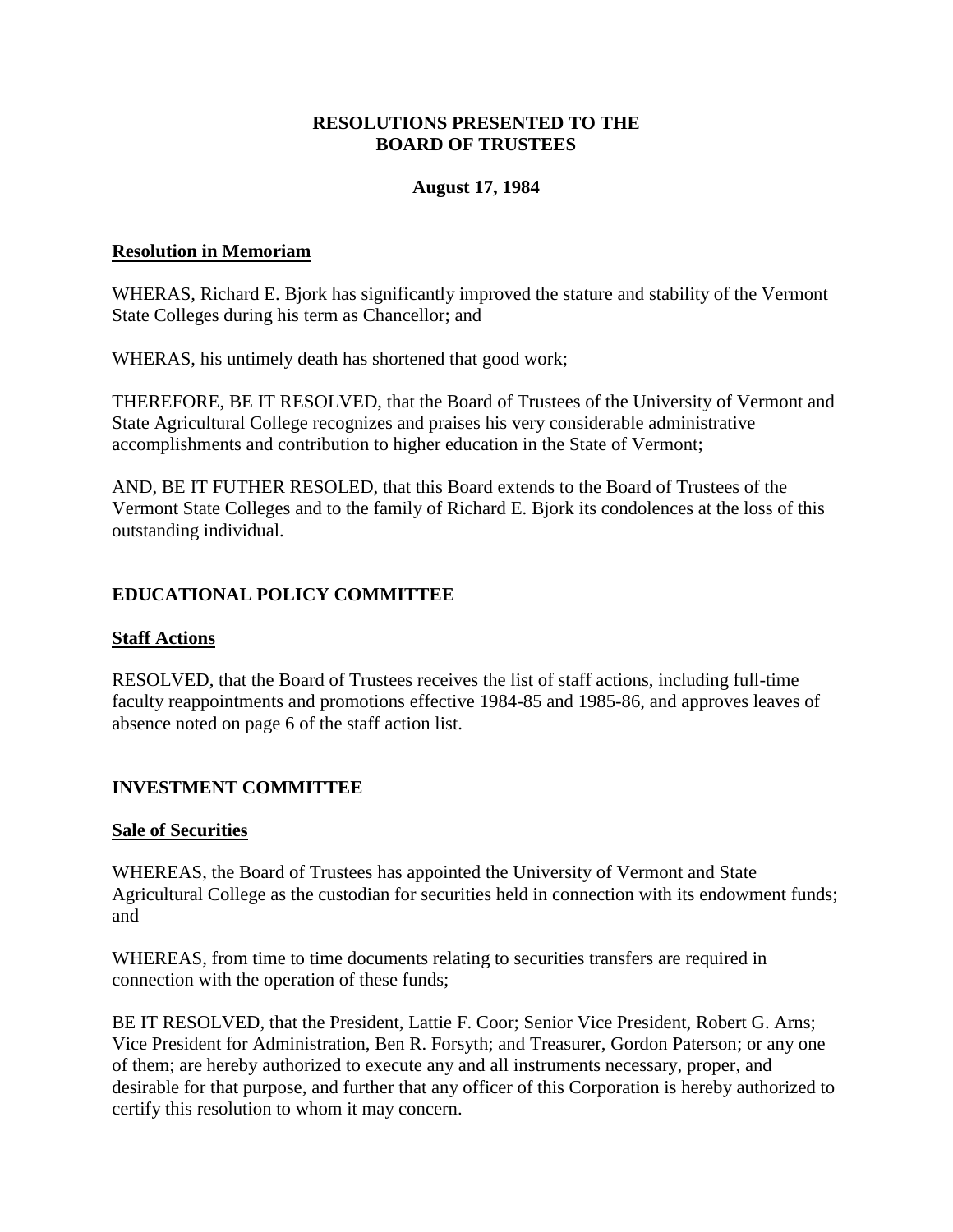# **FINANCE AND BUDGET COMMITTEE**

# **Acceptance of Gifts and Grants**

RESOLVED, that the Board of Trustees hereby accepts gifts in the amount of \$868,241.58 and grants in the amount of \$9,611,990.

# **JOINT COMMITTEE ON HONORARY DEGREES**

RESOLVED, that the President be and hereby is authorized to offer and confer an honorary degree at the 1985 Commencement to the individuals recommended by the Joint Committee on Honorary Degrees.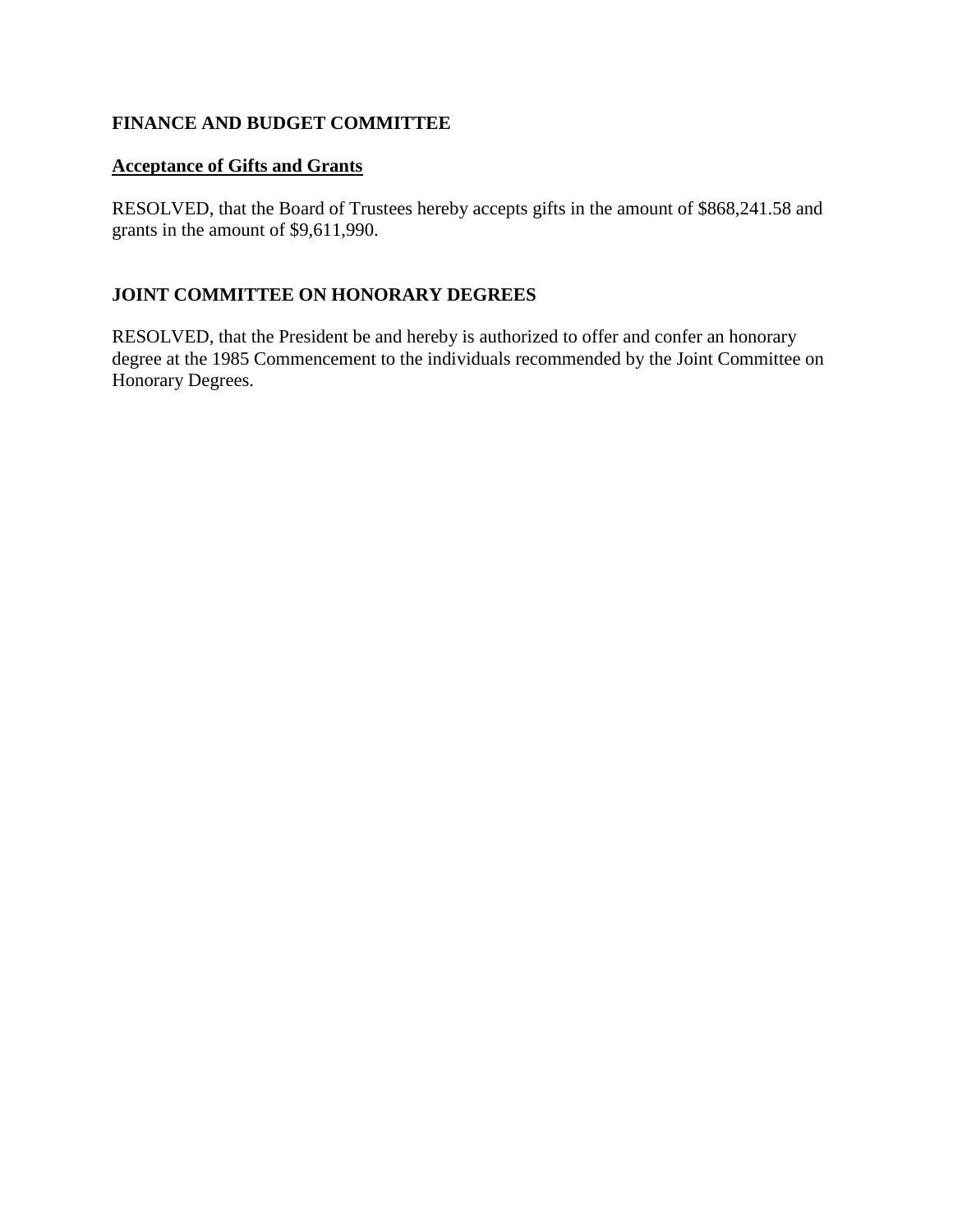# **June 15, 1984**

# <span id="page-11-0"></span>**EDUCATIONAL POLICY COMMITTEE**

# **Staff Actions**

RESOLVED, that the Board of Trustees accepts the list of staff actions and approves leaves of absence noted on pages 3 and 4 of the staff action list.

## **Change in the Name of the Department of Textiles, Merchandising, and Consumer Studies to the Department of Merchandising, Consumer Studies, and Design**

RESOLVED, that the name of the Department of Textiles, Merchandising, and Consumer Studies be changed to the Department of Merchandising, Consumer Studies, and Design, effective July 1, 1984.

## **Establishment of the Buttles Chair in Pathology**

RESOLVED, that the Board of Trustees approves the establishment of the Ernest Hiram Buttles Chair in Pathology and the appointment of Dr. Roy Korson as the Buttles Professor of Pathology.

# **FINANCE AND BUDGET COMMITTEE**

#### **Fiscal Year 1985 Operating Budget - General University**

RESOLVED, that the Board of Trustees hereby approves the recommended General Fund base operating budget for Fiscal Year 1985 in the amount of \$76,269,957 and an estimated total University budget of \$137,026,322.

## **Authorization for the Issuance of \$7,860,000 Appropriation Anticipation Notes, 1984-85 Series, of the University of Vermont and State Agricultural College**

(Refer to Appendix B of the June 15, 1984 Meeting Minutes)

### **Approval and Acceptance of a Proposal for the Purchase and Approval of the Sale and Delivery of \$7,860,000 University of Vermont and State Agricultural College Appropriation Anticipation Notes, 1984-85 Series**

(Refer to Appendix C of the June 15, 1984 Meeting Minutes)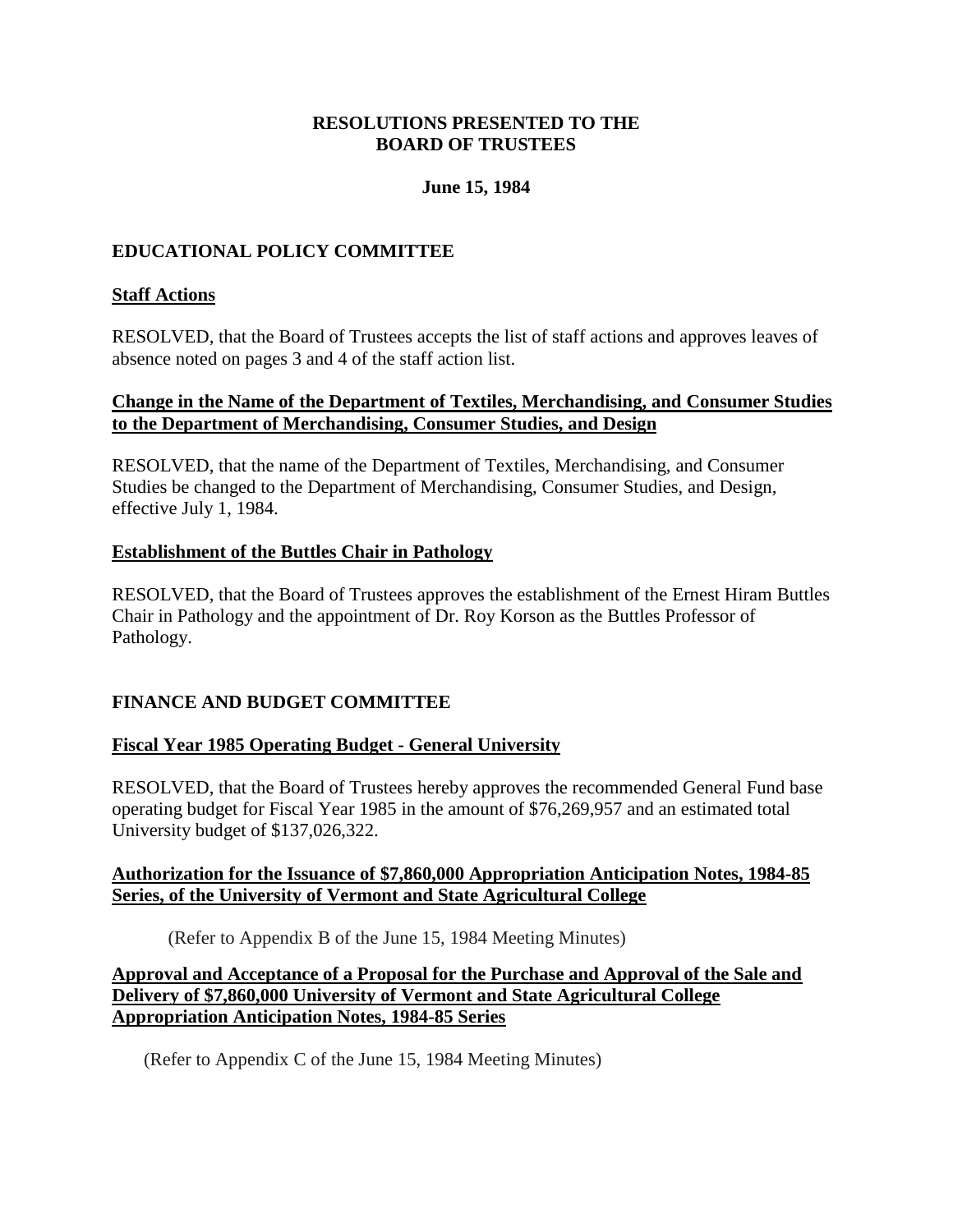# **Acceptance of Gifts and Grants**

RESOLVED, that the Board of Trustees hereby accepts gifts in the amount of \$1,021,268.67 and grants in the amount of \$1,089,700.

# **PBX System**

- 1) RESOLVED, that the Board of Trustees authorizes the President or his designee to enter into a contract with Rolm Corporation and Rolm New England for the purchase and installation of a digital PBX system to provide telephone and data communications service for the University, including the residence halls, for the Medical Center Hospital of Vermont (MCHV), and for the University Health Center (UHC). The purchase price for the general University portion of the system will not exceed \$5,800,000; the total price of the system to serve the University, the residence halls, MCHV, and UHC, and including start-up costs, and contingency, will not exceed \$10,500,000. If the MCHV determines that it will not participate, the total cost of the system will not exceed \$8,937,000.
- 2) RESOLVED, that the Board of Trustees authorizes the President or his designee to enter into contracts to lease telephone and data communications services to MCHV and UHC.
- 3) RESOLVED, that the costs of the residence halls' portion of the system will be paid for by a room-rate increase not to exceed \$20 per year per student beginning with the 1985-86 academic year and by charges to students who voluntarily elect to purchase telephone and/or data communications services.
- 4) RESOLVED, that the President or his designee is authorized to proceed with the process of issuing variable rate bonds to finance the PBX project, together with an underlying letter of credit agreement relating to the bonds. The resolutions authorizing the actual sale of the bonds will be brought to the August meeting of the Board for approval.
- 5) Because the contract requires certain payments to be made to Rolm Corporation by the University of Vermont and State Agricultural College prior to receipt of bond proceeds,

RESOLVED, that the President or his designee is hereby authorized to borrow an amount not to exceed \$2,000,000 to be repaid by October 15, 1984, at a rate not to exceed nine percent per annum, secured by the full faith and credit of the University.

BE IT FURTHER RESOLVED, that the President, Lattie F. Coor, or his designee is hereby authorized to execute any and all instruments necessary, proper, and desirable for that purpose and further that any officer of this Corporation is hereby authorized to certify this resolution to whom it may concern.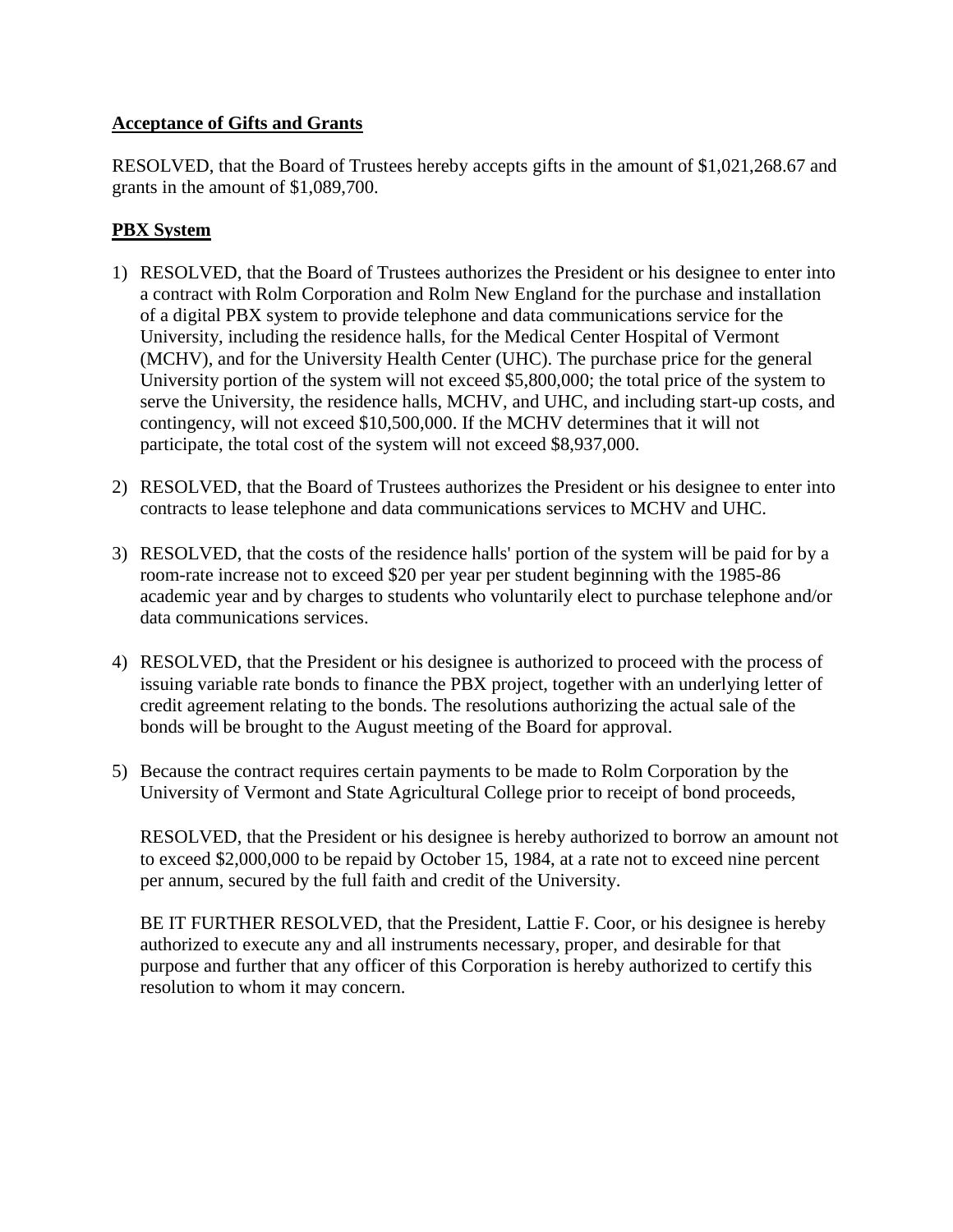# **May 5, 1984**

# <span id="page-13-0"></span>**GOVERNING BOARD OF VERMONT ETV**

## **Fiscal Year 1985 Operating Budget - Vermont ETV**

RESOLVED, that the Board of Trustees approves the Fiscal Year 1985 Operating budget of Vermont ETV in the amount of \$3,112,000.

# **EDUCATIONAL POLICY COMMITTEE**

## **Staff Actions**

RESOLVED, that the Board of Trustees accepts the list of staff actions, including sabbatical leaves for 1984-85 and retirements and reassignments to active service of emeriti faculty effective the end of 1983-84, and approves the leave of absence noted on page 4 of the staff action list.

#### **Authorization for President to Award Degrees at Commencement**

RESOLVED, that the Board of Trustees authorizes the President to award degrees in course at the Associate, Bachelor's, Master's, Doctoral, and Fifth-year Certificate level to the students of the University of Vermont who, on or before May 18, 1984, are certified by the Deans and Directors and recommended by the Faculty Senate for their appropriate degree. The list of names of the students to whom these degrees are awarded shall be recorded as part of the permanent minutes of the June meeting of the Board.

#### **Termination of A.S. Degree in Medical Technology**

RESOLVED, that the Associate in Science program within the Department of Medical Technology in the School of Allied Health Sciences be terminated effective July 1, 1984.

#### **Revision of Sections 222 and 400 of the Officers' Handbook**

RESOLVED, that the Board of Trustees approves the proposed revisions to Sections 222 and 400 of the Officers' Handbook.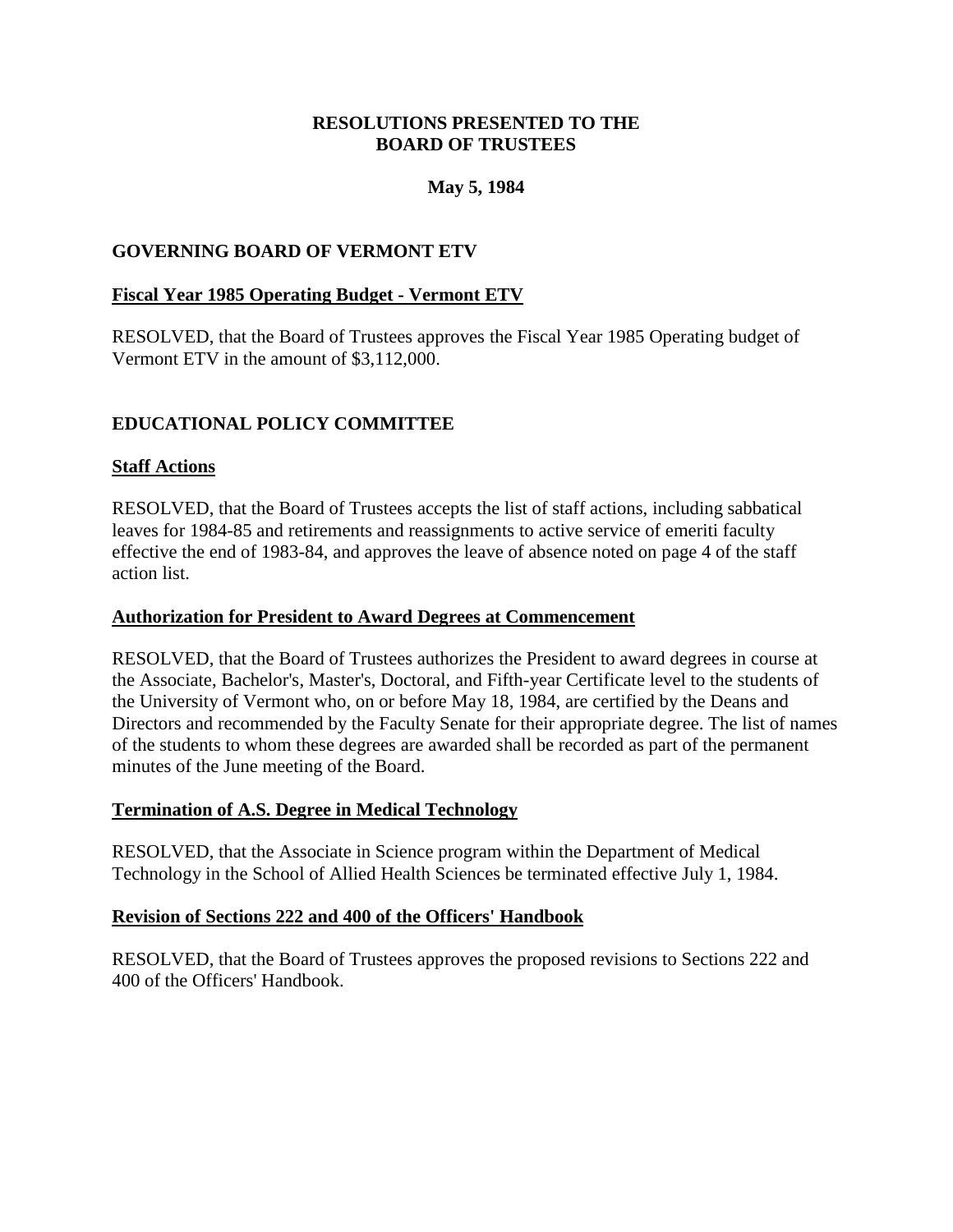# **ALUMNI AFFAIRS AND DEVELOPMENT COMMITTEE**

## **Revision of Alumni Association Constitution**

RESOLVED, that the Board of Trustees approves the proposed revisions to the Alumni Association Constitution.

# **BUILDINGS AND GROUNDS COMMITTEE**

## **Parking Fees and Traffic and Parking Fines for 1984-85**

RESOLVED, that the Board of Trustees approves the establishment of the following vehicle registration fees for the 1984-85 academic year:

#### Faculty/Staff (50-100% effort)

| Classified Staff (grades 1-9)        | \$26/year  |
|--------------------------------------|------------|
| Classified Staff (grades 10-14)      | $30$ /year |
| Classified Staff (grades 15-20)      | $36$ /year |
| Faculty and Non-Classified Personnel |            |
| (including graduate students)        | $36$ /year |

## Faculty/Staff (0-49% effort)

| Classified Staff (grades 1-9)        | $13$ /year |
|--------------------------------------|------------|
| Classified Staff (grades 10-14)      | $15$ /year |
| Classified Staff (grades 15-20)      | $18$ /year |
| Faculty and Non-Classified Personnel | $18$ /year |

## **Other Permits**

| Faculty/Staff Multiple (per extra vehicle)   | $4$ /year   |
|----------------------------------------------|-------------|
| <b>Resident Student</b>                      | $26$ /year  |
| <b>Commuter Student</b>                      | $20$ /year  |
| CE Permit (Summer Session, Evening Division) | 10/semester |
| <b>Temporary Permit</b>                      | 5/month     |
| Vendor Permit                                | $70$ /year  |

BE IT FURTHER RESOLVED, that the Board of Trustees approves the following fine structure:

| Willfully falsifying information on any     |                  |
|---------------------------------------------|------------------|
| application for registration                | \$75             |
| Altering, damaging, removing, or possessing |                  |
| signs, markings, or signal devices on       | 50 (plus cost of |
| campus or streets                           | replacement)     |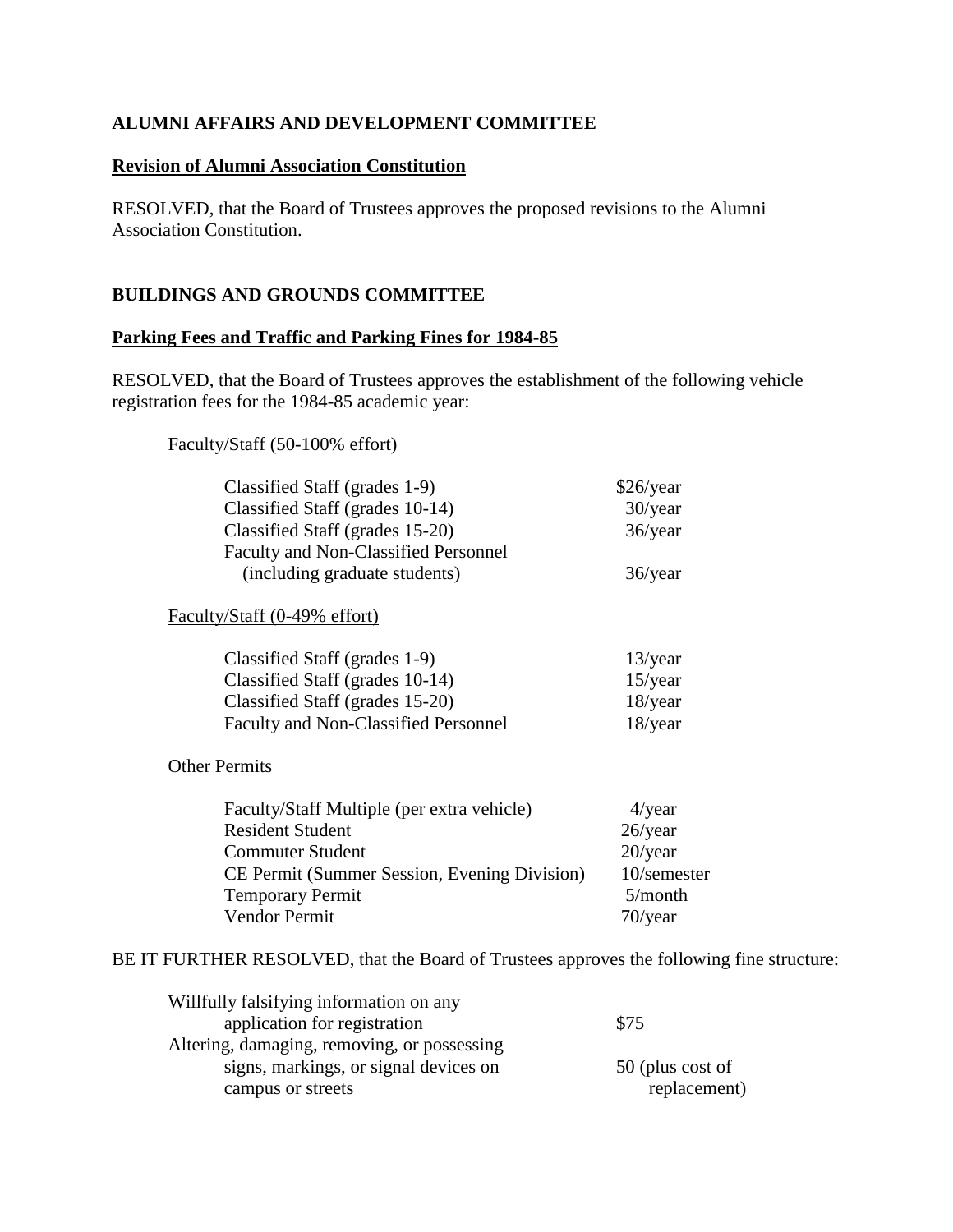<span id="page-15-0"></span>

| Careless and negligent operation              | 50 (plus 30-day suspension<br>of parking privileges) |
|-----------------------------------------------|------------------------------------------------------|
| Parking within restricted lots without permit | 50                                                   |
| Parking in Handicapped Space                  | 25 (plus any towing fees<br>charged)                 |
| Parking in Fire Lane                          | 25 (plus any towing fees<br>charged)                 |
| Exceeding speed limit                         | 35                                                   |
| Driving on grass or walks                     | 35 (plus cost of repairs)                            |
| Disregarding traffic signs                    | 25                                                   |
| Damage, destroy, or illegally activate        | 50 (plus cost of                                     |
| parking gates                                 | replacement)                                         |
| Displaying an unauthorized parking permit     | 75                                                   |
| Operating a snowmobile on any campus area     | 25                                                   |
| Parking in restricted area                    | 15                                                   |
| Parking on grass or walks                     | 5 (plus cost of repairs)                             |
| Not displaying permit properly                | 5                                                    |
| Failure to stop on approach of emergency      | 35                                                   |
| vehicles                                      |                                                      |

# **Campus Center Project**

RESOLVED, that the Board of Trustees authorizes increasing the Campus Center project cost, as previously authorized, by \$1,000,000 to a total of \$7,000,000; and

BE IT FURTHER RESOLVED, that the Board of Trustees authorizes issuance of bonds to cover such increase, to be retired by student fees, and/or other funds, the specific bonds to be voted upon at a future meeting.

# **FINANCE AND BUDGET COMMITTEE**

# **Approval of Fiscal Year 1985 Operating Budget - Morgan Horse Farm**

RESOLVED, that the Board of Trustees approves the recommended operating budget for the Morgan Horse Farm for Fiscal Year 1985 in the amount of \$264,959.

# **Resolution Making Recommendation to the ad hoc Financial Planning Committee**

RESOLVED, that the Board recommends to the ad hoc Financial Planning Committee that it consider establishing as a principle in FY '86 and thereafter that the level of tuition for in-state students at the University of Vermont should not increase more than the rate of CPI inflation.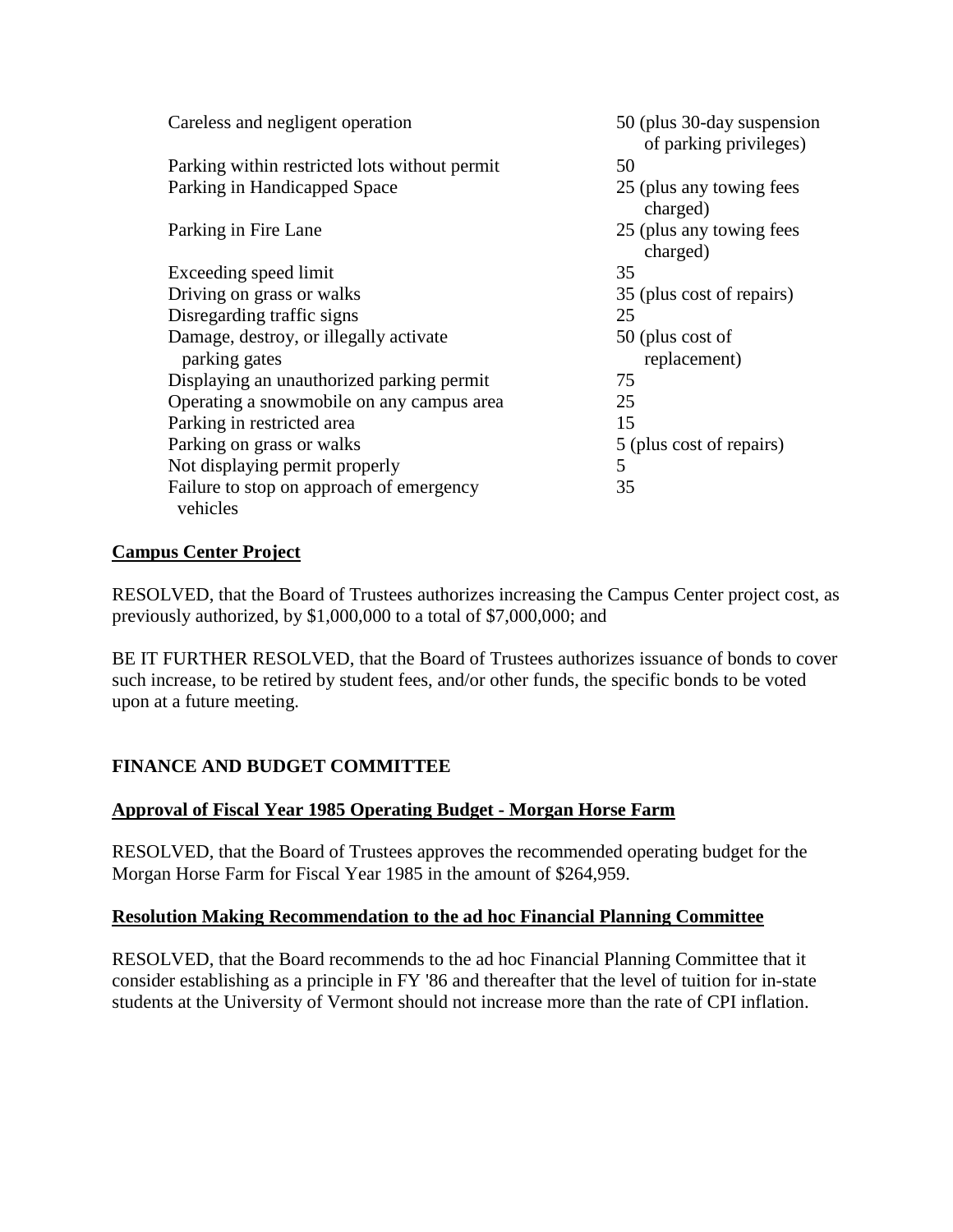# <span id="page-16-0"></span>**Budget Premises for Fiscal Year 1985 - General University**

RESOLVED, that the Board of Trustees hereby approves the budget premises for Fiscal Year 1985 which lead to a General Fund operating budget for the University not to exceed \$76,101,000, as described in the attached materials, and authorizes the President to proceed with detailed budget preparation in accordance with these premises.

# **Tuition Rates for Fiscal Year 1985**

RESOLVED, that the Board of Trustees hereby approves increases in the following tuition rates effective with the 1984-85 academic year:

- a. In-state tuition from \$2,386 to \$2,550 per year;
- b. Out-of-state tuition from \$6,264 to \$6,760 per year; (The tuition rates translate into \$107 per credit hour for in-state and \$282 per credit hour for out-of-state students.)
- c. Medical student in-state tuition from \$6,200 per year to \$6,540; out-of-area tuition from \$15,500 to \$16,350 per year; regional compact student tuition for Rhode Island from \$9,000 to \$9,500 per year; first, second, and third year regional compact student tuition for Maine from \$8,780 to \$9,260 per year, fourth year from \$9,000 to \$9,500 per year. New York tuition will be set at the weighted average of all other non-resident students in the College of Medicine as approved by Trustee resolution on December 4, 1982.
- d. Vermont Overseas Study Program from \$6,720 to \$6,950 per year (includes tuition, fees, room, board, and travel).
- e. Semester in Israel, if approved, at \$4,600.

# **Changes in Fees for Fiscal Year 1985**

RESOLVED, that the Board of Trustees approves increases in the following fees effective in Fiscal Year 1985:

- a. Student Health Fee from \$108 to \$114 per year.
- b. Graduate Student Application Fee from \$20 to \$25.
- c. Credit by Exam Fee from \$25 to \$35 per credit hour.
- d. Applied Music Fee from \$125 to \$132 per credit hour.

# **Room and Basic Meal Plan Rates for Fiscal Year 1985**

RESOLVED, that the Board of Trustees hereby approves maximum room and basic meal plan rates for Fiscal Year 1985 as follows:

|                              | Regular | <b>Hamilton Coop</b> |
|------------------------------|---------|----------------------|
| Double room (per year)       | \$2,902 | \$2,686              |
| Single room (per year)       | 3,092   | 2,876                |
| Large single room (per year) | 3,282   | 3,066                |
| Triple room (per year)       | 2,522   | 2,306                |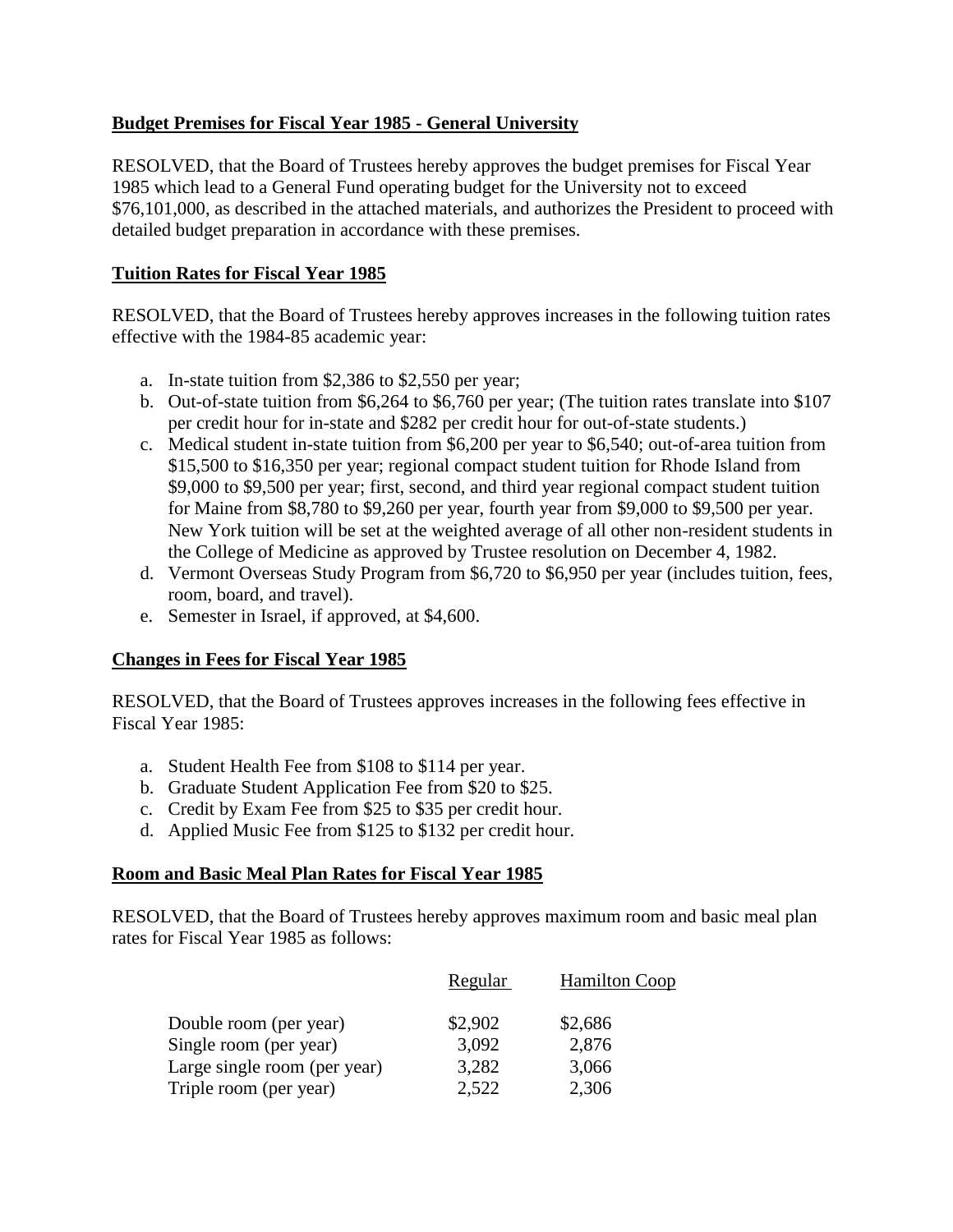## <span id="page-17-0"></span>**Increase in University Supplementary Pension Plan**

RESOLVED, that the minimum total retirement income under the University supplementary pension plan be \$10,000 for retirees and \$5,000 for surviving spouses of retirees, effective July 1, 1984.

## **Acceptance of Gifts and Grants**

RESOLVED, that the Board of Trustees hereby accepts gifts in the amount of \$533,867.18 and grants in the amount of \$6,813,975.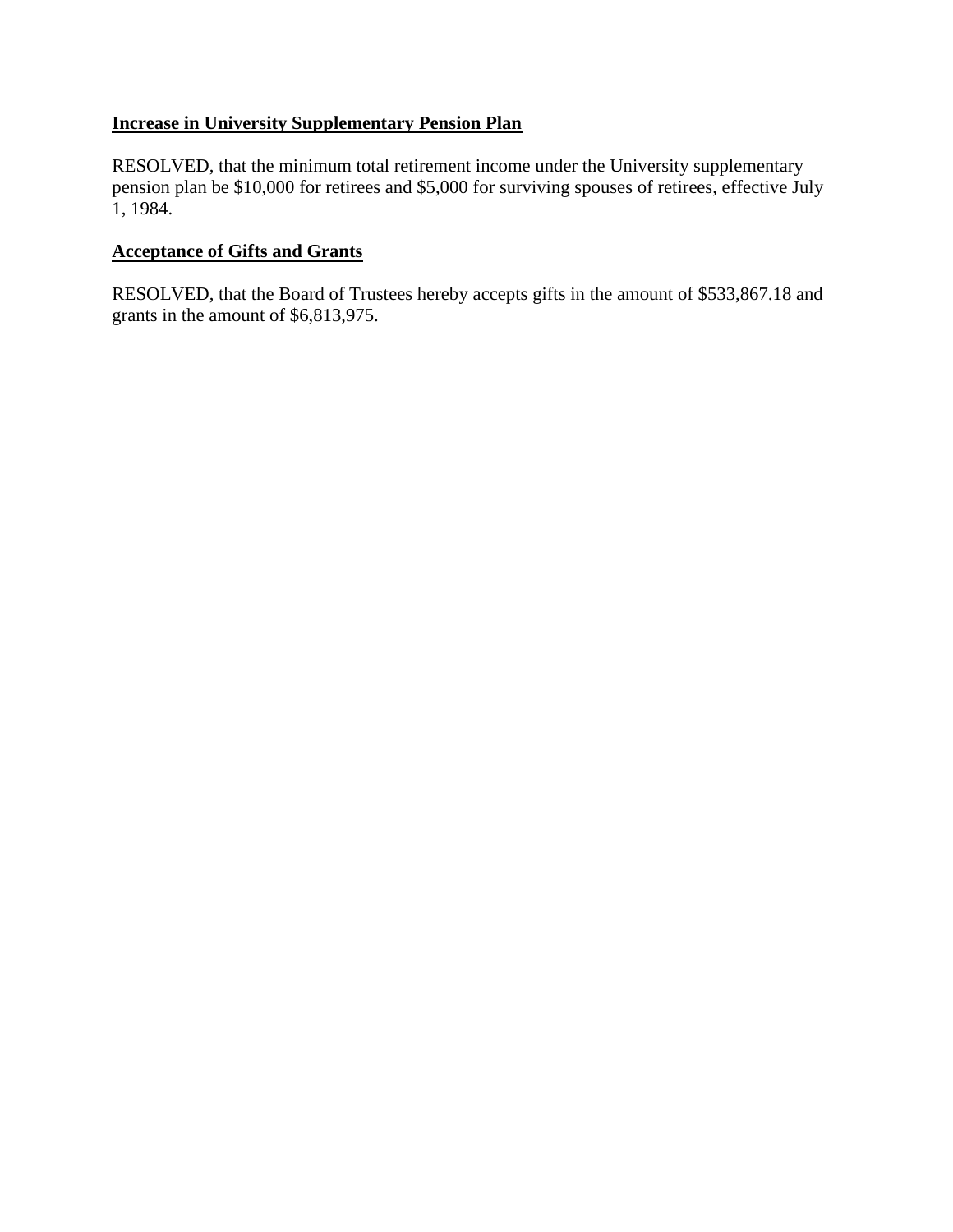## **March 3, 1984**

# <span id="page-18-0"></span>**EDUCATIONAL POLICY COMMITTEE**

## **Staff Actions**

RESOLVED, that the Board of Trustees receives the list of staff actions and approves leaves of absence noted on pages 3 and 4 of the staff action list.

#### **Approval of Degrees**

RESOLVED, that the Board of Trustees approves the awarding of degrees to those students who have completed degree requirements and who have been recommended by their respective deans or directors and by the Faculty Senate.

## **Revision of Section 157.4 of the Officers' Handbook**

RESOLVED, that the Board of Trustees approves the proposed amendment of Section 157.4 of the Officers' Handbook as presented.

# **Revision of Section 242-262 of the Officers' Handbook**

RESOLVED, that the Board of Trustees approves the proposed amendment of Section 242-262 of the Officers' Handbook as presented.

## **Change in Name of the Department of Mathematics to the Department of Mathematics and Statistics**

RESOLVED, that the name of the name of the Department of Mathematics in the College of Engineering and Mathematics be changed to the Department of Mathematics and Statistics, effective July 1, 1984.

# **Proposal for the Degree of Master of Public Administration**

RESOLVED, that the Board of Trustees approves a program of study leading to the degree of Master of Public Administration (MPA) beginning in September, 1984.

#### **Sale of Land in Stamford, Vermont**

WHEREAS, the University has received a gift of land located in the Town of Stamford, Vermont; and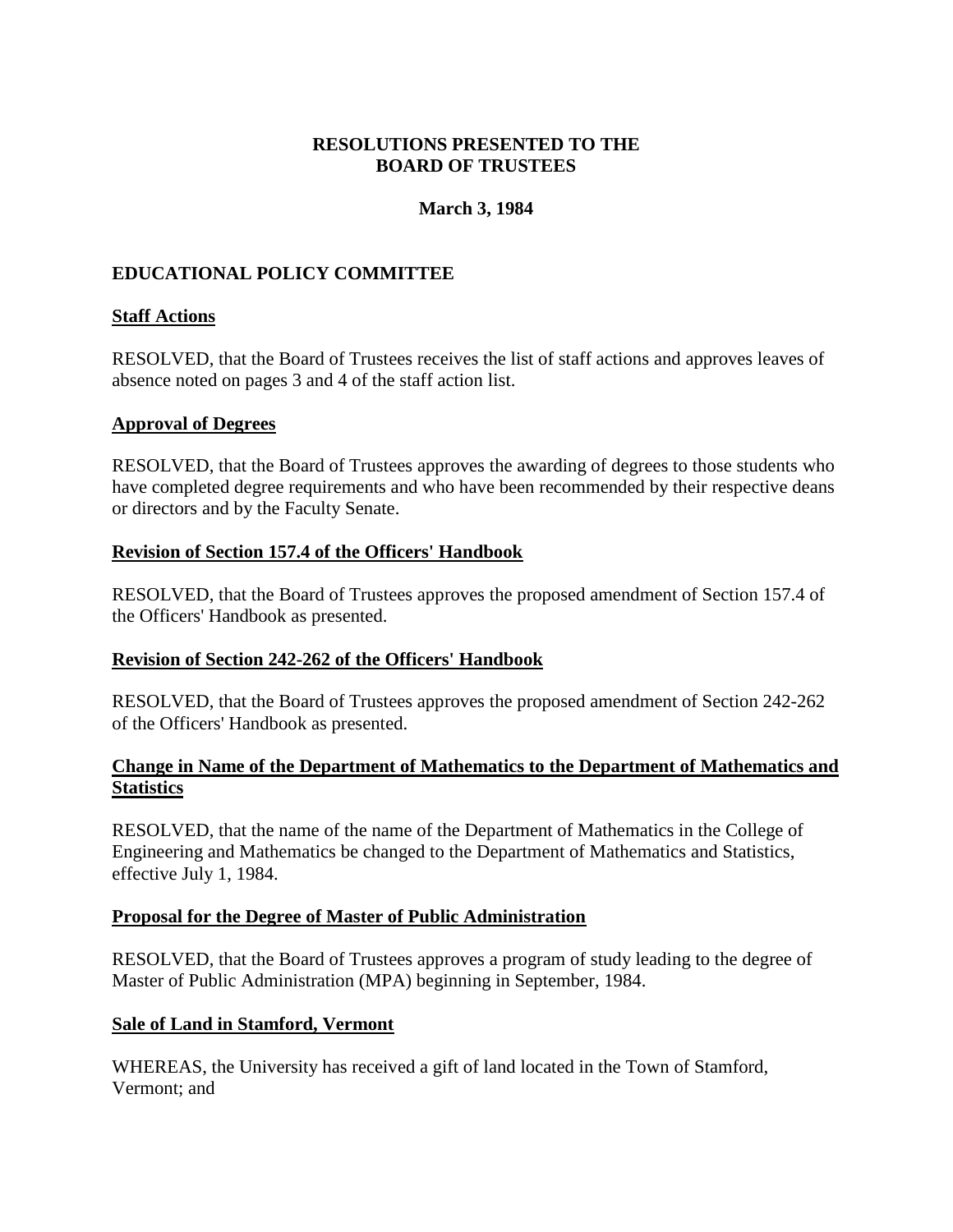<span id="page-19-0"></span>WHEREAS, the University has no educational need for this property;

BE IT RESOLVED, that the Board of Trustees hereby authorizes the President, Vice President for Administration, or Treasurer to sell the property for an amount not less than the appraised value, with gas, oil, and mineral rights retained.

BE IT FURTHER RESOLVED, that Lattie F. Coor, President; Ben R. Forsyth, Vice President for Administration; or Gordon Peterson, Treasurer, is hereby authorized to execute any documents necessary to this end.

## **Sale of Land in Wilmington, Vermont**

WHEREAS, the University has received a gift of land located in the Town of Wilmington, Vermont; and

WHEREAS, the University has no educational need for this property;

BE IT RESOLVED, that the Board of Trustees hereby authorizes the President, Vice President for Administration, or Treasurer to sell the property for an amount not less than the appraised value, with gas, oil and mineral rights reserved.

BE IT FURTHER RESOLVED, that Lattie F. Coor, President; Ben R. Forsyth, Vice President for Administration; or Gordon Peterson, Treasurer, is hereby authorized to execute any documents necessary to this end.

#### **Sale of Land in Fairfax, Vermont**

WHEREAS, the University has received a gift of land located in the Town of Fairfax, Vermont; and

WHEREAS, the University has no educational need for this property;

BE IT RESOLVED, that the Board of Trustees hereby authorizes the President, Vice President for Administration, or Treasurer to sell the property for an amount not less than the appraised value, with gas, oil and mineral rights reserved.

BE IT FURTHER RESOLVED, that Lattie F. Coor, President; Ben R. Forsyth, Vice President for Administration; or Gordon Peterson, Treasurer, is hereby authorized to execute any documents necessary to this end.

#### **Agreement with Agency of Transportation**

RESOLVED, that the Board of Trustees hereby authorizes the President, Lattie F. Coor, or Vice President for Administration, Ben R. Forsyth, to execute an agreement between the University of Vermont and Agency of Transportation for the State of Vermont regarding certain oil, gas, and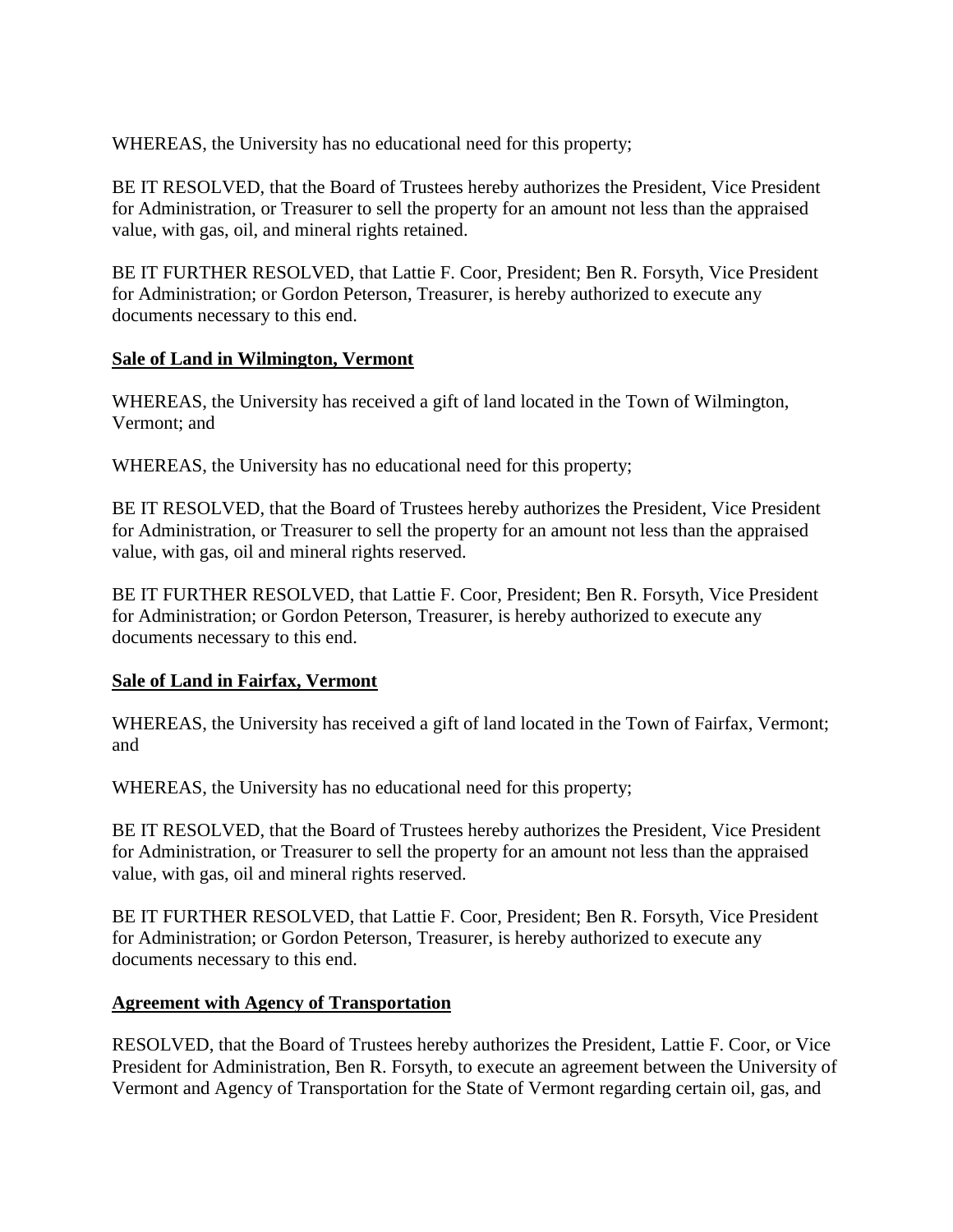<span id="page-20-0"></span>mineral rights, designated as parcel #27 as shown on pages 21 and 22 of the plans of highway project Danville F 028-3 (5) as filed on the 27th day of October, 1983, in the office of the clerk of the Town of Danville.

## **Easement to New England Telephone Co.**

RESOLVED, that the President, Lattie F. Coor, or Ben R. Forsyth, Vice President for Administration, is authorized to execute a License Agreement with the New England Telephone Company for the use of three separate easement areas located on both sides of South Prospect Street from Waterman Building easterly through the "University. Green" to University Place, and on the northerly side of Main Street between South Prospect Street and University Place. It shall be described with particularity and conditions upon terms deemed suitable by the President or Vice President for Administration.

# **Agreement with Mt. Mansfield Television, Inc.**

RESOLVED, that the Board of Trustees hereby authorizes Robert G. Arns, Vice President for Academic Affairs, to execute an agreement between the University of Vermont and Mt. Mansfield Television, Inc., wherein Mt. Mansfield Television, Inc., leases from the University of Vermont a certain parcel of real estate located atop Mt. Mansfield. The purpose of this lease is to allow Mt. Mansfield Television, Inc., to continue its present transmission activities at that site.

# **FINANCE AND BUDGET COMMITTEE**

# **Room and Meal Plan Rates for Fiscal Year 1985**

RESOLVED, that the Board of Trustees hereby approves maximum room and meal plan rates for Fiscal Year 1985 as follows:

|                   | Regular<br>(per year) | <b>Hamilton Coop</b><br>(per year) |
|-------------------|-----------------------|------------------------------------|
| Double room       | \$2,908               | \$2,692                            |
| Single room       | 3,098                 | 2,882                              |
| Large single room | 3,288                 | 3,072                              |
| Triple room       | 2,528                 | 2,312                              |

# **Change in Advanced Tuition Payment**

Resolved that the Board of Trustees hereby sets the Undergraduate Acceptance Fee and the Advanced Tuition Payment at \$225. This change will take effect Spring 1985 for those undergraduates who will begin study in Fall 1985.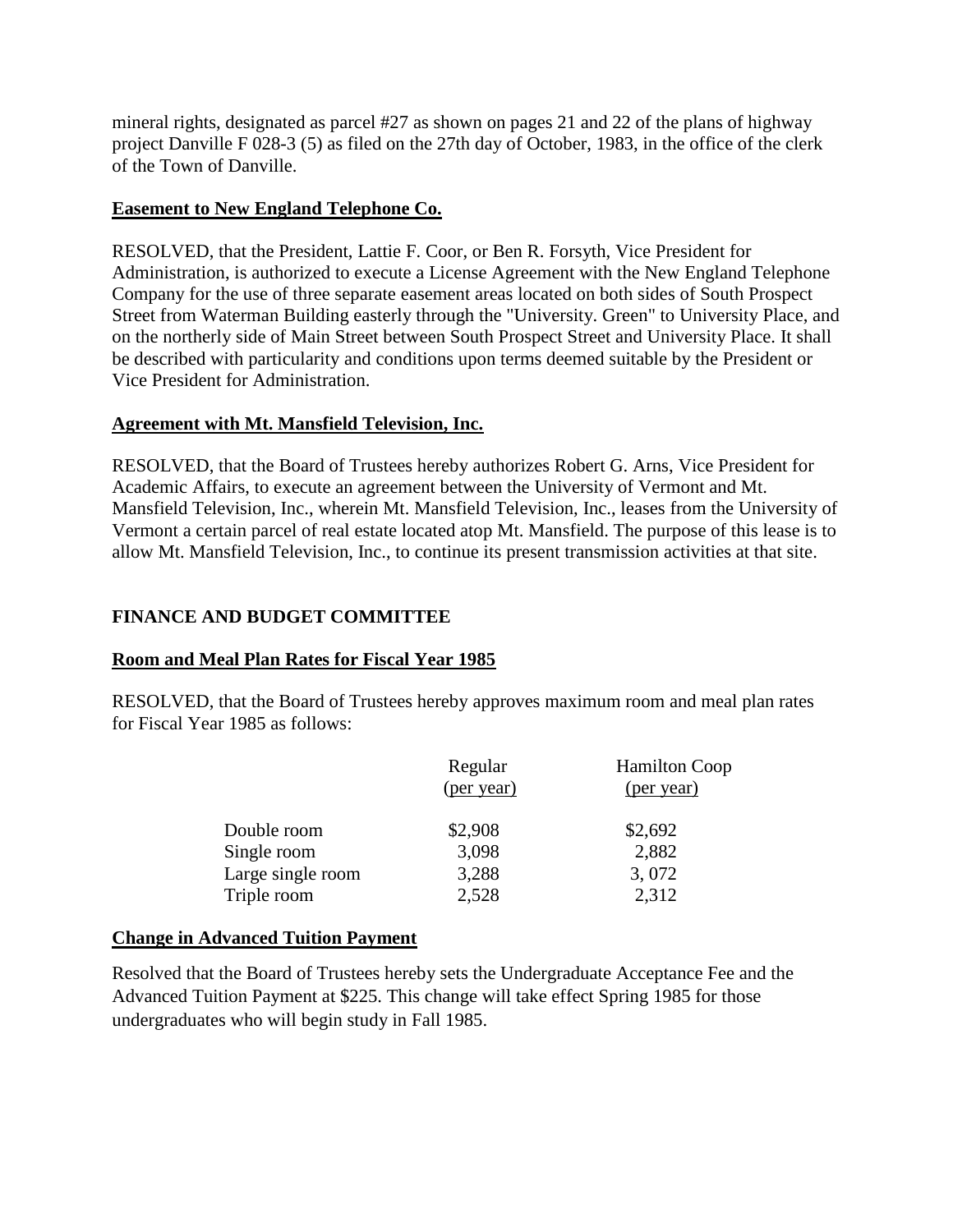# **Acceptance of Gifts and Grants**

RESOLVED, that the Board of Trustees hereby accepts gifts in the amount of \$1,473,875.45 and grants in the amount of \$4,705,552.

# **JOINT COMMITTEE ON HONORARY DEGREES**

RESOLVED, that the President be and hereby is authorized to offer and confer honorary degrees at the 1984 Commencement to those individuals recommended by the Joint Committee on Honorary Degrees.